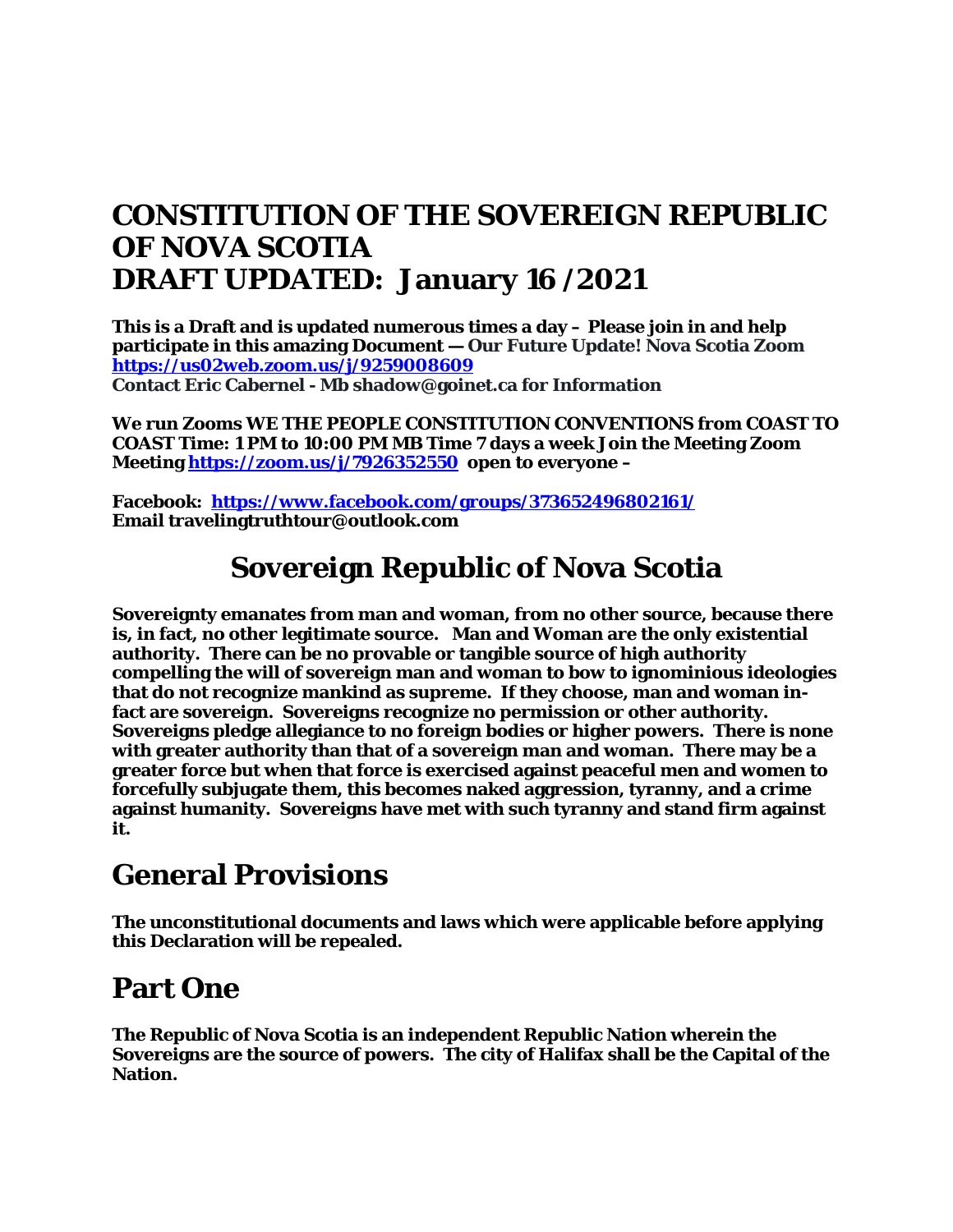### **Part Two**

**Sovereign Unalienable Rights**

**Unalienable Rights**

**UNALIENABLE: The state of a thing or right which cannot be sold or taken by force.**

**Things that are not in commerce, as public roads are in their nature unalienable. Some things are unalienable, in consequence of particular provisions in the law forbidding their sale or transfer, as pensions granted by the government. The natural rights of life and liberty are UNALIENABLE – Bouvier's Law Dictionary, 1856 Edition.**

**"Unalienable: incapable of being alienated, that is, sold and transferred." – Black's Law Dictionary, Sixth Edition, page 1523:**

**You can not surrender, sell, or transfer unalienable rights, they are a gift from the Creator to the individual and cannot under any circumstances be surrendered or taken. All individuals have Unalienable rights.**

**All Sovereigns will be held equal before the law with due regard to differences in physical and mental capacity.**

**The Republic of Nova Scotia recognizes Spiritual Beliefs as an Unalienable Right:**

**a) Your own spiritual beliefs may be practiced and preached:**

**1) It cannot interfere, harm or infringe on others or the property of others.**

**2) All Sovereigns will treat others with Lawful and Moral consideration.**

**3) All spiritual beliefs will never be able to interfere in any way or change the lawful rights of any sovereign, at present or in the future in the Republic of Nova Scotia.**

**4) All forms of churches will be fully transparent and fully accessible to all Sovereigns.**

**a) The Republic of Nova Scotia will not fund any Spiritual beliefs or ideologies; they will have to be funded by their members or followers.**

**b) In the Republic of Nova Scotia, all international funding will be unlawful for any Spiritual Beliefs or Ideologies.**

## **Part Three**

**This written constitution will guarantee, under law, that everyone has the right to freely choose, speak, and assemble in non-violent protest. The Sovereigns swear**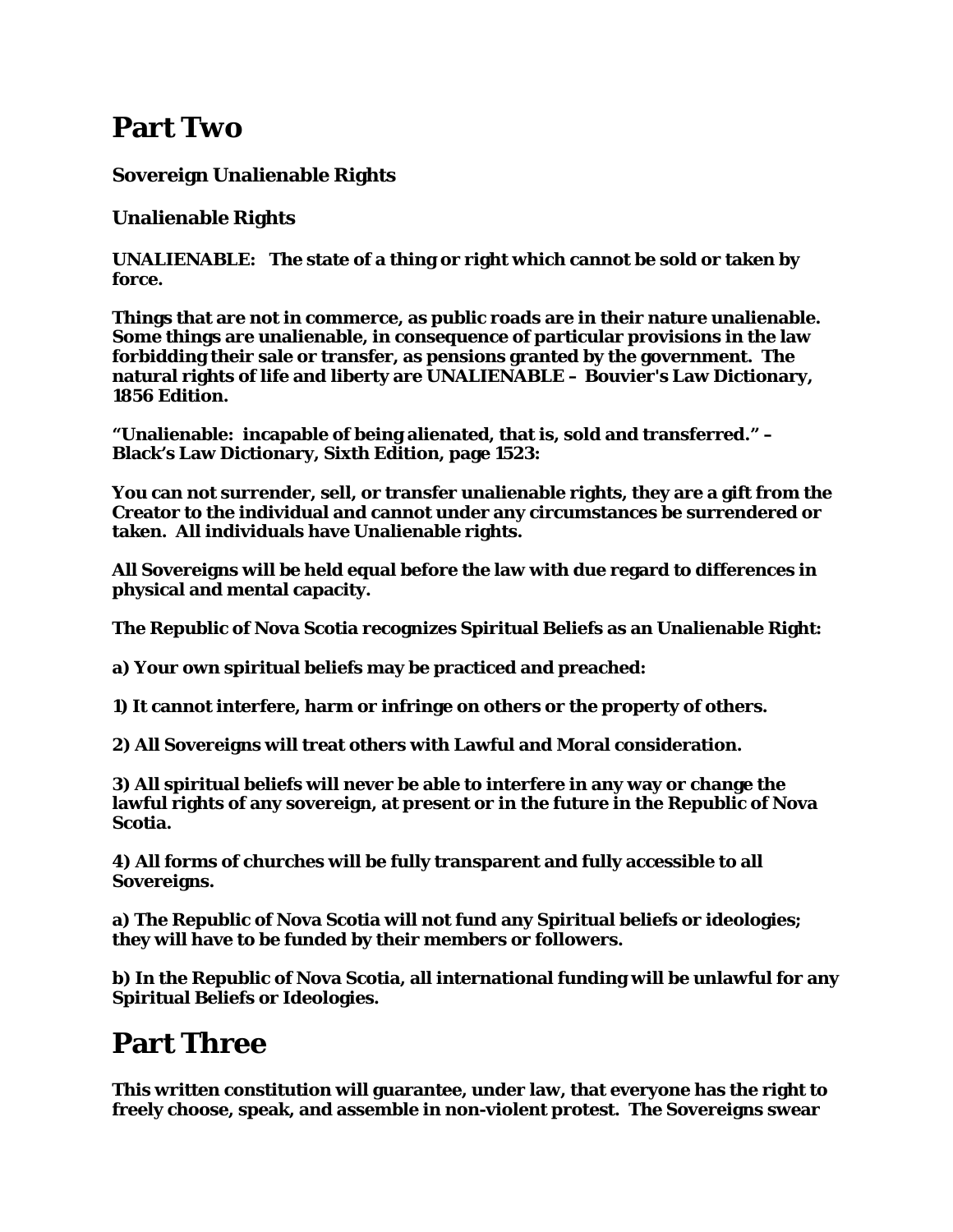**to oppose all forms of imperialism, chauvinism, and racism. Sovereigns swear to oppose all forms of discrimination and or persecution on the grounds of ethnic origin, Spiritual beliefs, place of birth, gender, age, disability, sexuality, or language. These principles will be enforced by freely hired employees (Administrators) of the Republic of Nova Scotia with full control to enforce the law of the land of the Republic of Nova Scotia.**

**The will of the Sovereigns will always be above the Republic of Nova Scotia Constitution, upholding and protecting that will is the ultimate objective of every organ and function of the Constitution and the Sovereigns.**

### **Part Four**

#### **NO INCOME TAXES**

**Any such tax will be considered unlawful and unconstitutional to all Sovereigns in the Republic of Nova Scotia.**

**a) No man or woman can be taxed for their labour.**

### **Part Five**

**Part One to Seven are the protective measures in place to guarantee the Sovereigns are the final decision-makers and they can only be changed by one hundred percent (100%) of the Sovereigns NOT the majority.** 

**Any Article in the constitution can be amended by seventy-five percent (75%) of the Sovereigns vote.**

**The ultimate objective of every organ and functionary of the Sovereigns, the judiciary included, MUST indeed be to uphold and protect that will. All Sovereigns will be equal before the law. They will enjoy equal civil and political rights, will have the same opportunities, and be subject to the same public duties and obligations, without discrimination due to religion, doctrine, language, wealth, race, kinship, political opinions, and social status, tribal or eminent or familial loyalty.**

### **Part Six**

#### **Treason**

**Treason is the crime of betraying one's Nation, especially by attempting to kill or overthrow the sovereign or the sovereigns of the Republic of Nova Scotia. Treason against the Republic of Nova Scotia and its Sovereigns will not be tolerated in any form. Attempting by force of arms or any violent or other means to overthrow the organs of Administrators of the Republic of Nova Scotia. Taking part or being involved, coerced in, inciting or conspiring with any sovereign, technology or system of administration, to take part or be concerned in any such attempt. The**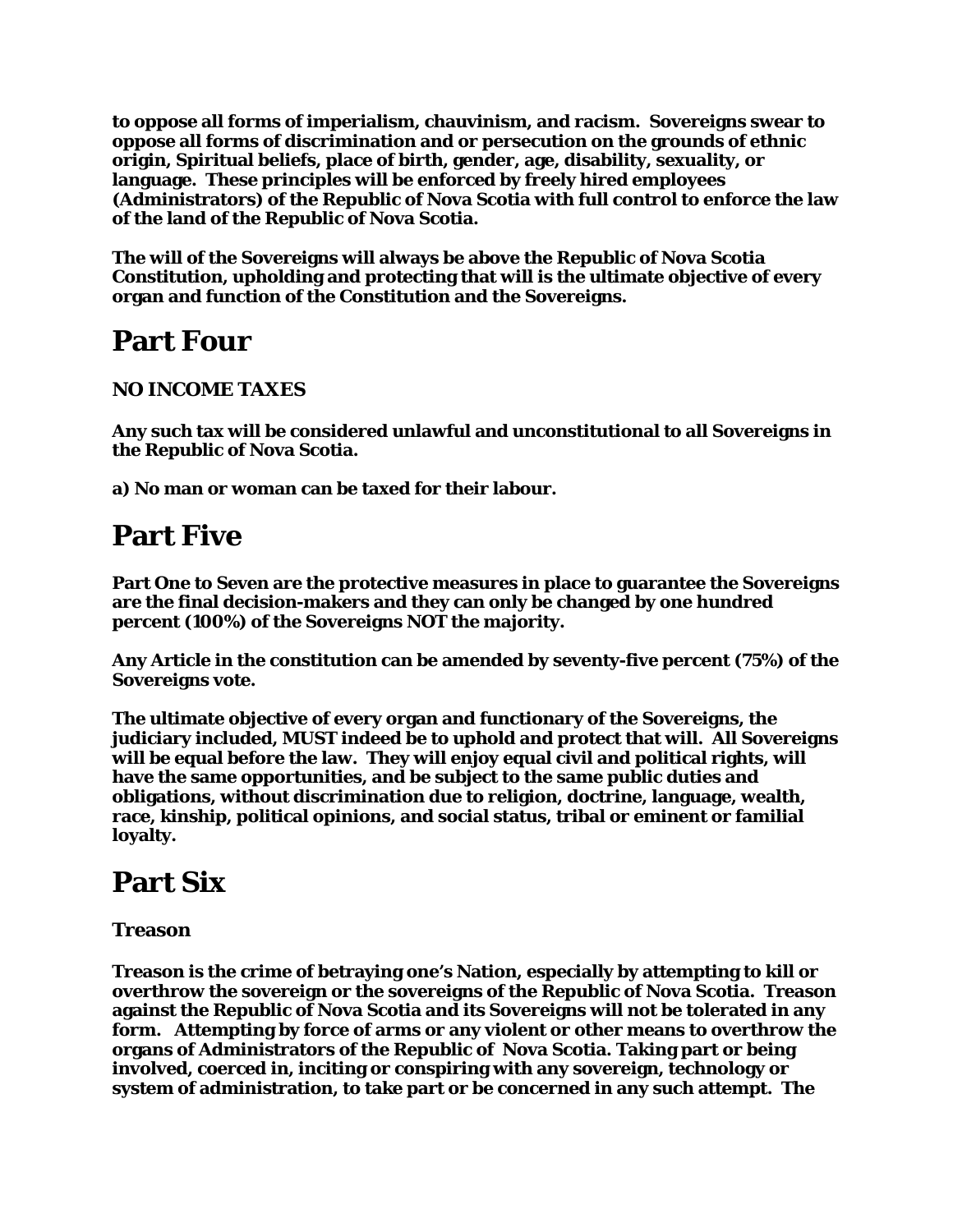**Republic of Nova Scotia court under a grand jury system would be necessary in the unlikely event of a treason case.**

### **Part Seven**

**Right to Bear Arms**

**Sovereigns Rights to keep and Bear arms is the Sovereign right to possess weapons (arms) for their own defence.**

**a) The right of Sovereigns to keep and Bear arms shall not be infringed upon by any Sovereign or nation.**

**b) Proportional Response Self-Defence law requires the response to match the level of the threat in question. In other words, a person can only employ as much force as required to remove the threat. If the threat involves deadly force, the person defending themself or others can use deadly force to counteract the threat.**

# **Article (1)**

**This is the Constitution and structure for a Sovereign independent Republic of Nova Scotia, meaning full national status and full Sovereignty for Nova Scotia under a fully constitutional Republic system and a written constitution. This being the first known Sovereign Republic of Nova Scotia constitution in history.**

## **Article (2)**

**The Republic of Nova Scotia nation has a natural, universal and unalienable right to Sovereignty, to determine its own relations with other nations, and to develop its life, political, economic, and culture, in accordance with its own needs and aspirations. This is the Constitution of the Sovereign Republic of Nova Scotia.**

# **Article (3)**

**The Sovereign Republic of Nova Scotia will exist in the existing territorial borders of Nova Scotia and include all territorial waters, islands, inland waters, lands, and airspace.**

## **Article (4)**

**The Sovereign Republic of Nova Scotia will be a fully autonomous Sovereign Independent and Republic Nation.**

# **Article (5)**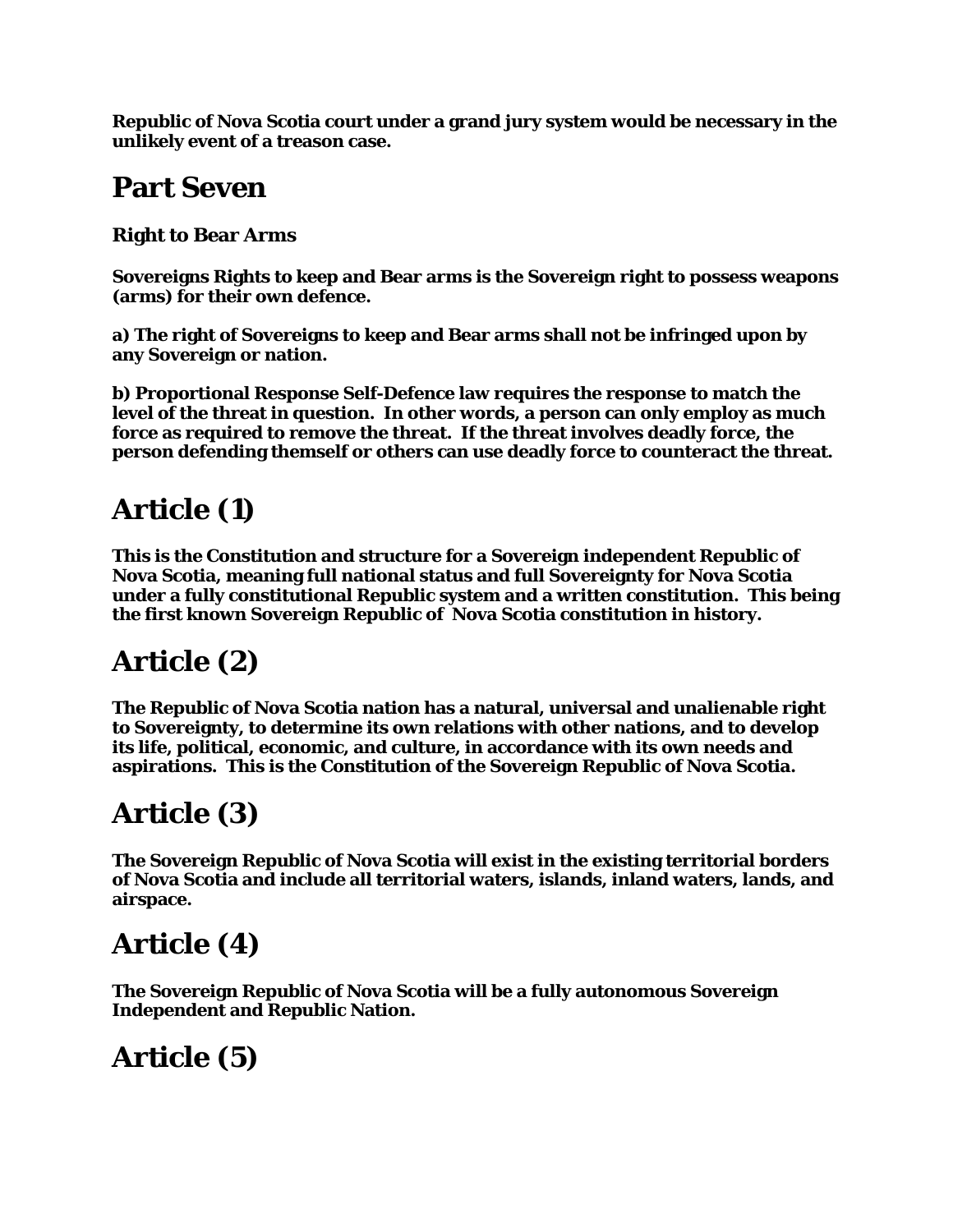**The Sovereign Republic of Nova Scotia will negotiate freely and as an equal with other governments of other lands, nations and will seek mutual understanding and cooperation with all other Nations and its Sovereigns.**

# **Article (6)**

**All Sovereigns of the Republic of Nova Scotia are created equal. No one Sovereign is or will be the subject of another, nor is one set of Sovereigns deemed superior to another. Sovereignty belongs to the Sovereigns of the Republic of Nova Scotia, not to any government based in another nation, to any Crown, individual, or entity.**

**a) The Sovereigns of the Republic of Nova Scotia will manage the Nation with Public Administrators who are directly accountable to the Sovereigns.**

**b) Public Administrators manage the affairs and are the employees of the Sovereigns.**

# **Article (7)**

**The Republic of Nova Scotia Sovereigns officially claims all its territorial land, natural resources, air, airspace, waters, both land-based rights and ownership, gold, silver, rare earth, and all other minerals.**

**a) The Republic of Nova Scotia therefore officially claims all rights on fishing, mining, oil exploration, wind farms, all other renewables, non-renewable energies, and resources within the designated territorial waters and borders.** 

## **Article (8)**

**The Nation's name will officially be known as the Republic of Nova Scotia.**

## **Article (9)**

**As it is now, the Corporation Flag of Nova Scotia**

**The Sovereigns of the "Republic of Nova Scotia" will now use this flag (Example Shown is only an example) as our main flag and will be flown on all Sovereign maintained buildings.**

## **Article (10)**

**The official language of the Republic of Nova Scotia is Common English.**

# **Article (11)**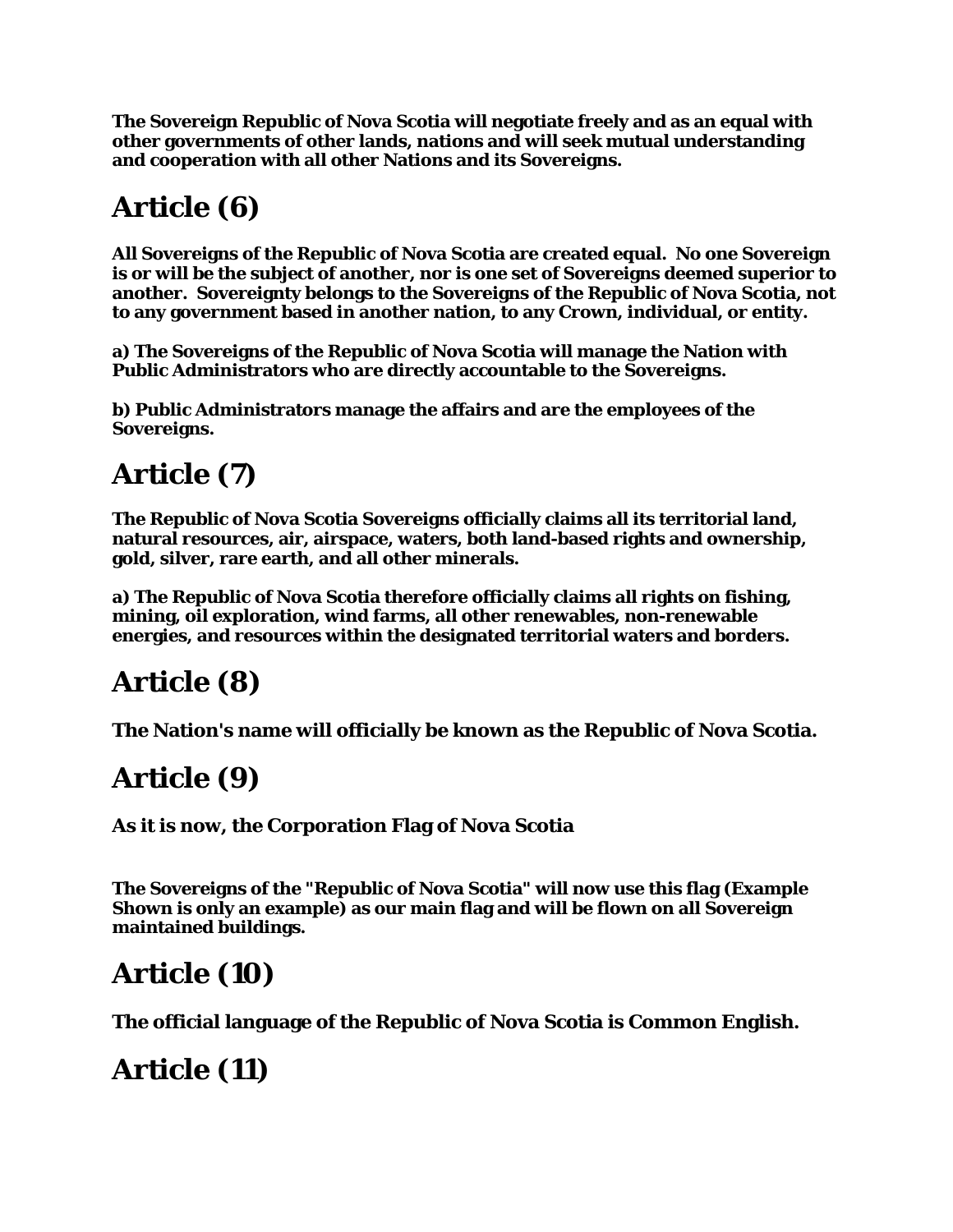**The Republic of Nova Scotia Liberation and Independence Day**

**The Republic of Nova Scotia Independence Day (to be determined), will be an official holiday for all sovereigns. Five years after economic stability and viability for the Sovereign Republic of Nova Scotia, and if the profit of the Republic of Nova Scotia is over a certain amount each year. A Sovereign's profit share will be paid to all the Republic of Nova Scotia Sovereigns on this day. These dividends can only be temporarily revoked in times of war or national emergency.**

### **Article (12)**

**Education in the Republic of Nova Scotia**

**The Republic of Nova Scotia's responsibility is to teach the true history of our nation and the true history of the world to our children and all educational systems in a comprehensive balanced and transparent way. The Republic of Nova Scotia's history as well as Native History will be taught in all curriculum. A nation that does not have a full grasp of all its own rich heritage and past, shows negligence from the current provincial system. (ref Article 31)**

## **Article (13)**

#### **Courts**

**The law(s) of the Republic of Nova Scotia will apply in all circumstances whether it is similar or equal to other laws or not.**

**a) All Sovereigns have protection from unreasonable and undue search and seizure, protection of their persons, houses, and property. Warrants and their legal affirmation will be required for the search or seizure of property or person(s).**

**b) All Sovereigns involved in cases other than minor offenses dealt with by county courts will have a right to trial by a grand jury. The accused have the right to call on witnesses and legal assistance for their defence.**

**c) Sovereigns have fundamental rights to form Associations. A new law(s) may be made for their regulation and control if they are in breach of the peace or undue nuisance to the general public. Laws regulating associations and the right of free assembly may be exercised will contain no political, religious, racial, gender, or class discrimination.**

### **Article (14)**

#### **Resources**

**All the natural resources of the Republic of Nova Scotia including the land, rare earth, minerals, airspace, water, and all forms of potential energy and all the**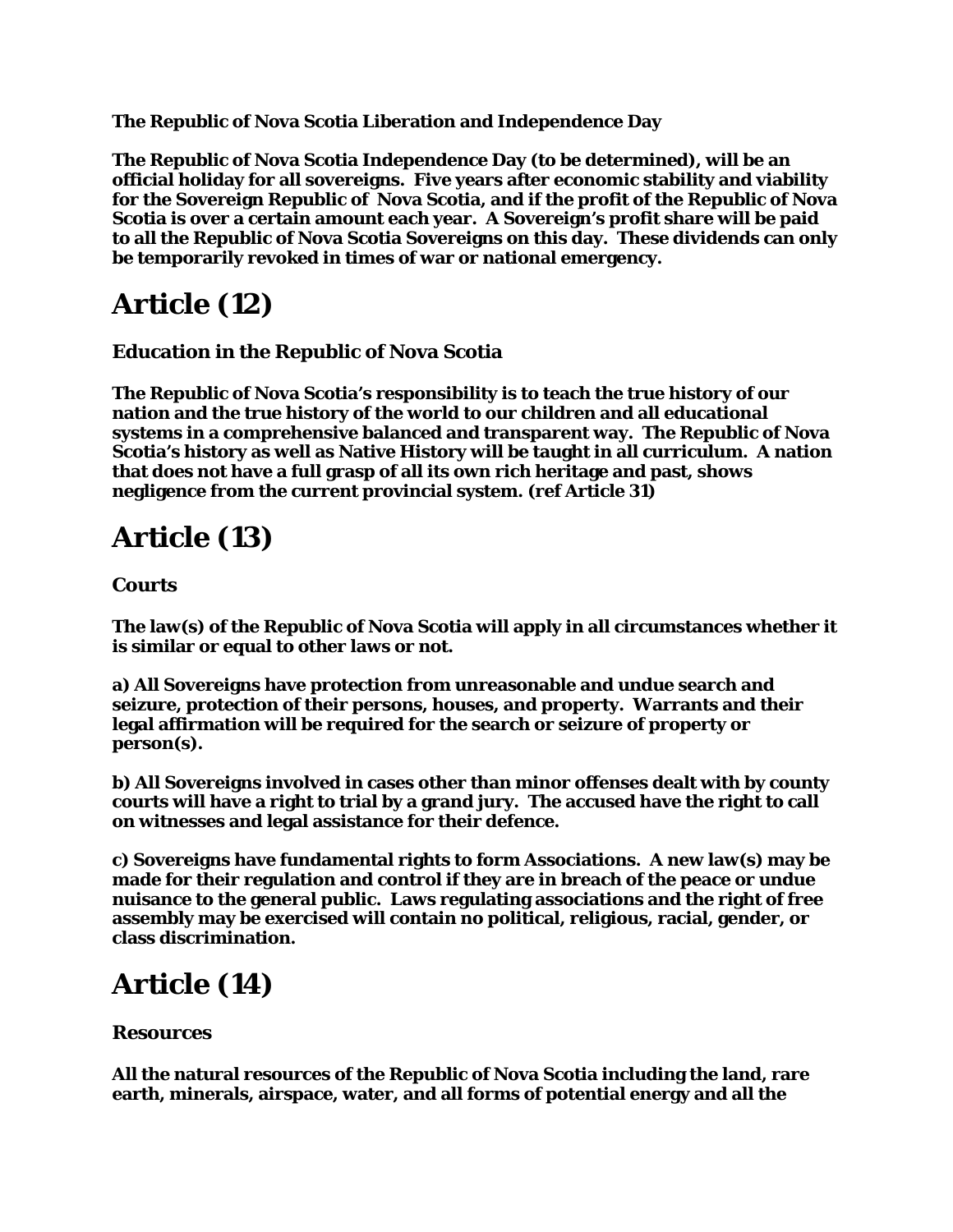**royalties and franchises within its borders belong to the Republic of Nova Scotia Sovereigns.**

# **Article (15)**

**Resources**

**All Natural resources (land, air, airspace, mines, rare earth, minerals, all waters) and Properties of the Republic of Nova Scotia, sold and controlled by the devolved Government of Canada Inc and Commonwealth of Great Britain to foreign entities will be returned to the Republic of Nova Scotia Sovereigns.**

**a) The Administrators of the Republic of Nova Scotia will administer all Natural Resources and all Properties on behalf of the Sovereigns.**

# **Article (16)**

#### **Administration**

**All revenues generated by the Republic of Nova Scotia Administrators, from whatever source, will subject to such exception as may be provided by law, form one fund and will be used for administration purposes and be accountable to the Sovereigns.**

# **Article (17)**

#### **Administration**

**The Republic of Nova Scotia will be a full and comprehensive Republic, with an Executive Administration, Judiciary, and Treasury with full powers in all areas as part of the Administration as authorized by the Sovereigns of the Republic of Nova Scotia.**

## **Article (18)**

#### **The Republic of Nova Scotia Court and Judiciary**

**Nova Scotia Law and the court's system will be re-established under the Republic of Nova Scotia, which will mean an end to the antiquated illegal entity of "the British common law system, inherited by the United Kingdom". The Republic of Nova Scotia Judiciary will have powers of judicial review of the law(s) determined by the Sovereigns of the Republic of Nova Scotia, who will act on suggested amendments. Ultimate administrative power will be the responsibility of the Republic of Nova Scotia, as they will be Administrators (employees) that are hired by the Sovereigns. The Sovereigns state that Nova Scotia never entered into a Federation Union with Canada or England; the laws in the Nova Scotia Act of**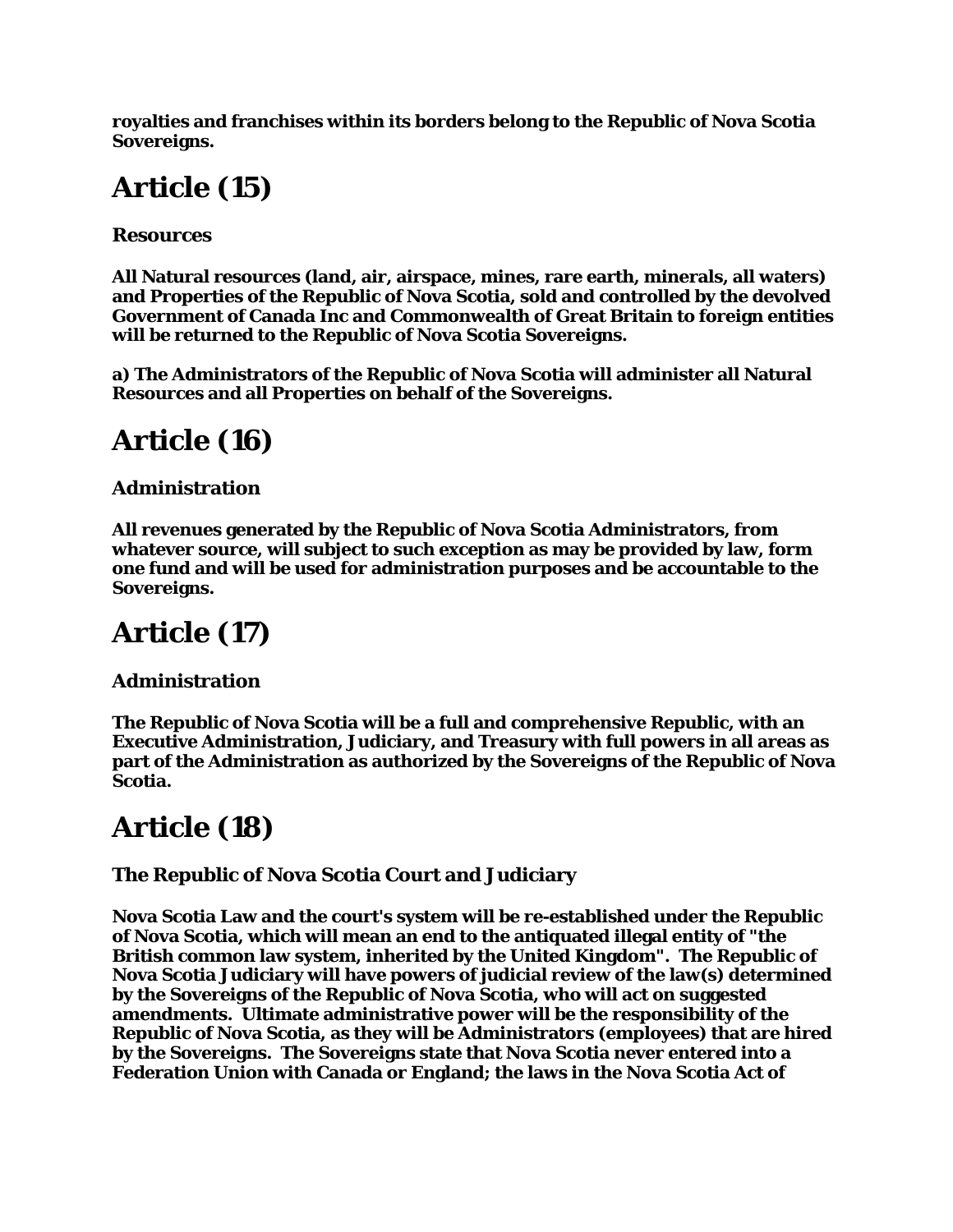**September 1, 1905, were a judicial annexation only and not a union chose via any ratification from the Sovereigns of the Republic of Nova Scotia.**

## **Article (19)**

**All Powers Derive from the Sovereigns**

**All powers of Administration: the Legislative, Executive, and Judicial, ultimately derive from the Sovereigns of the Republic of Nova Scotia, whose right is to designate the Administrators of the Republic of Nova Scotia and in final appeal, to decide all questions of all aspects and major national policy(s).**

## **Article (20)**

#### **Sovereign Birthright and Entitlement**

**It is the birthright and entitlement of every Sovereign born in the Republic of Nova Scotia, which includes all Resources, all land, rare earth and minerals, all water, and air, and airspace to be part of the Republic of Nova Scotia. It is also the entitlement of all other Sovereigns that are qualified and or accepted in accordance with the Republic of Nova Scotia law(s) and the Constitution, to be Sovereigns in the present and or in the future.**

## **Article (21)**

**Territorial borders of The Republic of Nova Scotia**

**Physically, the Republic of Nova Scotia will be the existing territorial borders of Nova Scotia, its earth, water, and skies. A Republic of Nova Scotia Sovereignty Test of Allegiance and Pledge of Loyalty to protect the Republic of Nova Scotia, its Sovereigns, natural resources (lands, rare earth, mines, minerals, airspace, waters) property, and its shared common values. The Republic of Nova Scotia sovereignty will be automatically and officially handed to any Sovereign permanently and legally living within the Republic of Nova Scotia at the time of the new Sovereign Republic of Nova Scotia officially commences. Any children born hereafter will automatically get Sovereignty in the Republic of Nova Scotia only if both parents are legal Sovereigns of the Republic of Nova Scotia. Otherwise all other legal guidelines will apply.**

### **Article (22)**

**Liberation from Canada Corporation Process:**

**The Sovereigns of the Republic of Nova Scotia will be liberating themselves from the BRITISH NORTH AMERICAN ACT by forming the REPUBLIC OF Nova Scotia CONSTITUTION and ADMINISTRATION.**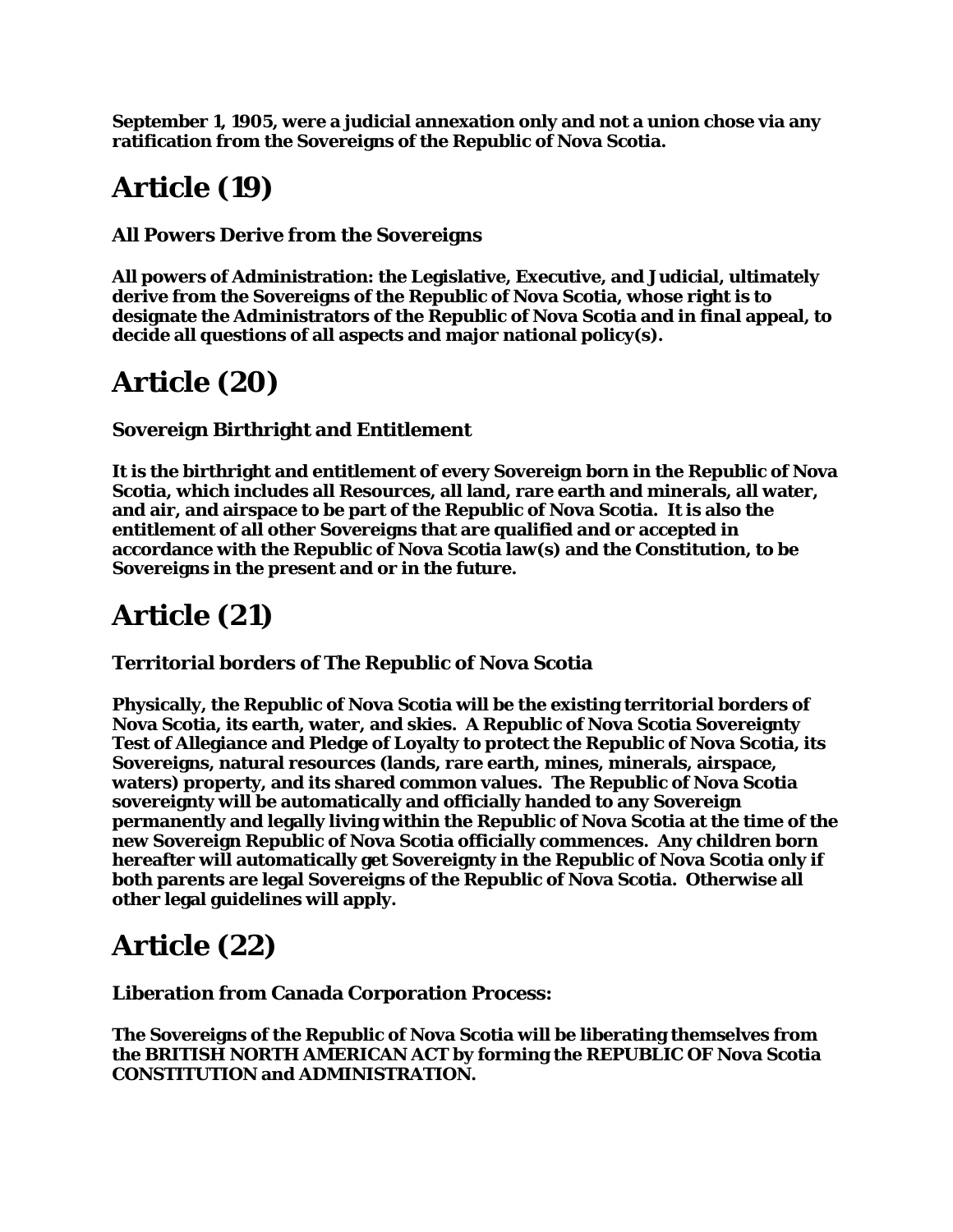**a) During the transition time the Republic of Nova Scotia's Administration will carry out their commitment to ensuring full Sovereignty for the Republic of Nova Scotia's Sovereigns, by all administration bodies and economical means, as is in the Republic of Nova Scotia Constitution.**

**b) The National Treasury of the Republic of Nova Scotia will not need to create any money within this period (although it will still have the ability to do so). If no gradual transfer agreement is made between the Private Banking Cartel and the Republic of Nova Scotia Administration then the Republic of Nova Scotia National Treasury may be instructed to create the full annual budget needed for the Republic of Nova Scotia.**

## **Article (23)**

**Devolved Canada Corporation**

**Existing laws (criminal code, acts, and statutes) already implemented in the Nova Scotia Corporation through the devolved Canada Nova Scotia Corporation, British North America (BNA) ACT, and the Nova Scotia Government will be reviewed and revised before possibly being adopted or implemented into a fully independent Sovereign Republic of Nova Scotia Administration.** 

**(as copied from court document):**

**Therefore, this is indisputable proof, prima facie evidence (UCC 1-202), and positive facts that: Elizabeth Alexandra Mary Windsor-Mountbatten MISNOMER: QUEEN ELIZABETH II /HER MAJESTY /REGINA has not been Queen and has never been Queen; she has never had authority, sovereignty or divine right. The Legal maxim is fraus est, celare fraudem, and fraduem voidem contractus ab initio. No one in Canada (sic); the British Commonwealth or the United States (a colony of Great Britain), or any other realm fraudulently claimed by Elizabeth Alexandra Mary Windsor-Mountbatten MISNOMER: QUEEN ELIZABETH II /HER MAJESTY /REGINA has to listen to her or any of her agents, they have no authority over the people. All actions by her and her agents are genocide, apartheid, crimes against humanity, rape, fraud, commercial fraud without scienter, Trafficking in Human Cargo actions.**

**Section 35 of the Canada Constitution act. Elizabeth Alexandra Mary Windsor-Mountbatten MISNOMER: QUEEN ELIZABETH II /HER MAJESTY /REGINA her agents, heirs, assigns and representatives do not have any authority in this matter. Further, it is a known fact in accord with Canada (sic) Oceans act and the Interpretations act that Canada (sic) is 12 miles square including the navigable waters – thus further proving, the court has no legal nor lawful venue, there is no venue on the land and Canada as a registered corporation in Washington D.C. has been exported to the Middle of the Atlantic Ocean.**

# **Article (24)**

**The powers of the Republic of Nova Scotia under Nova Scotia Sovereignty are reversible only by the authority of the organs established by this Constitution.**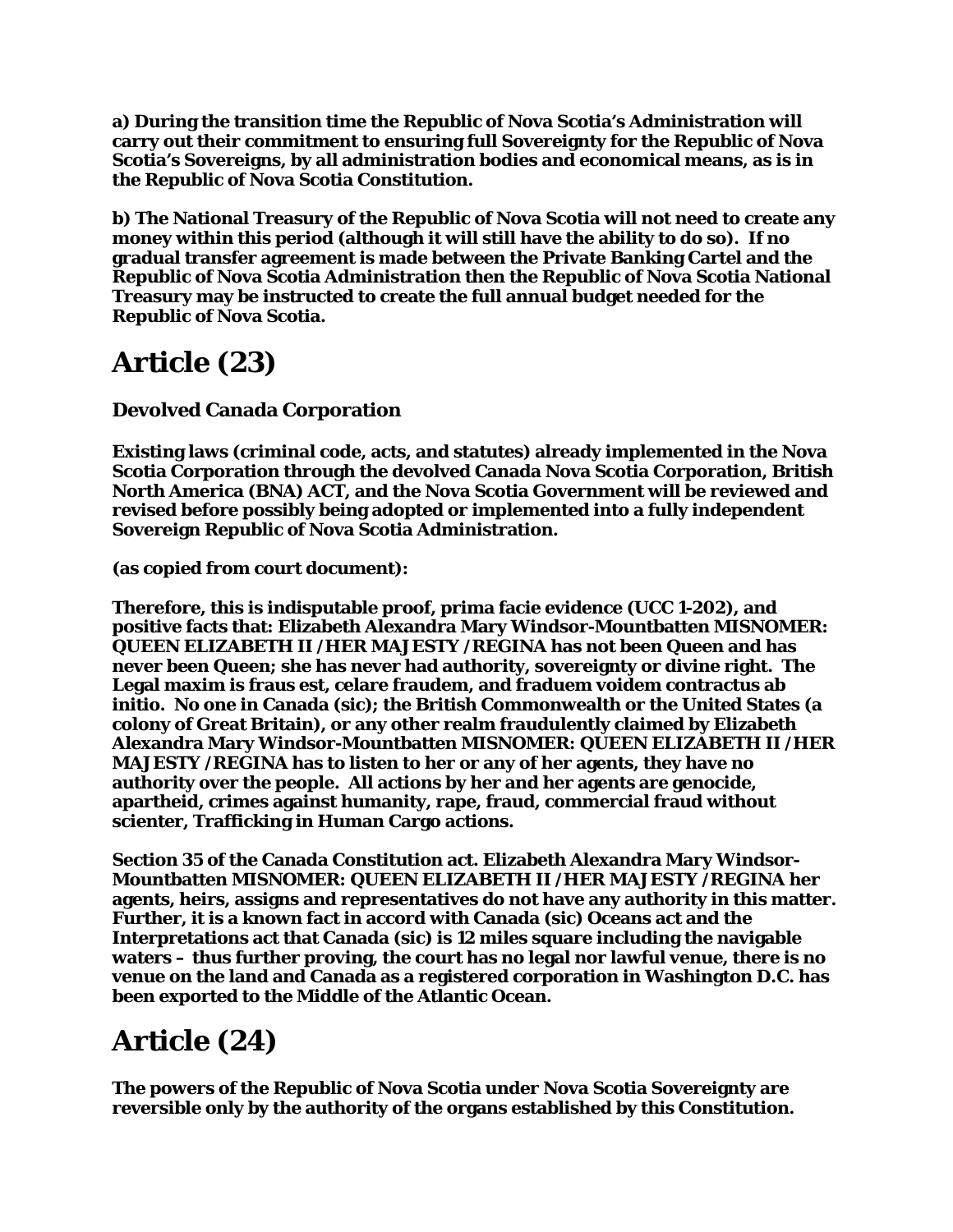## **Article (25)**

#### **Odious Debt**

**The Sovereign(s) of the Republic of Nova Scotia will NOT be responsible for any debt incurred by the de-facto Canada Inc. Canada Inc debt will not be transferable to the Republic of Nova Scotia if it was incurred without the consent of, and without benefiting, the Sovereigns.**

**1. Banking & Finance, international law sovereign debt incurred through activities which do not serve the best interests of the nation, esp. when incurred by a despotic, tyrannical, or otherwise unjust and oppressive regime, such debts are invalid and written off after the regime is deposed.**

**2. Government, Politics & Diplomacy, international law sovereign debt, incurred through activities which do not serve the best interests of the nation, esp when incurred by a despotic, tyrannical, or otherwise unjust and oppressive regime. Such debts are invalid and written off after the regime is deposed.**

### **Article (26)**

**Unlawful Trade Deals will Be Void**

**The Sovereigns of the Republic of Nova Scotia do not recognize any contracts or regulations that were past or implemented by the Illegal and unlawful Canada Corporation.**

**Request for immediate investigation within all National and International Trade Deals such as:**

**All these are included:**

**a) NAFTA, THE TPP, TTIP, CETA, SPP TRADE DEALS.**

**1) Canada Corporation, Nova Scotia Corporation, Governor-General, Federation British North America (BNA) Act, Indian Act, and the British North American Constitutional Act.**

**2) UN Migration Pact part of the plan to extinguish Sovereign identity and Territorial Land.**

**3) UN Agenda 21/30: a Global Communism plan where sovereigns will have no control of their rights to own private property.**

**4) UN Agenda 21: Sustainable Development is the action plan implemented worldwide to inventory and control all land, water, minerals, plants, animals, construction, all means of production, energy, education, information, and all sovereigns in all Nations.**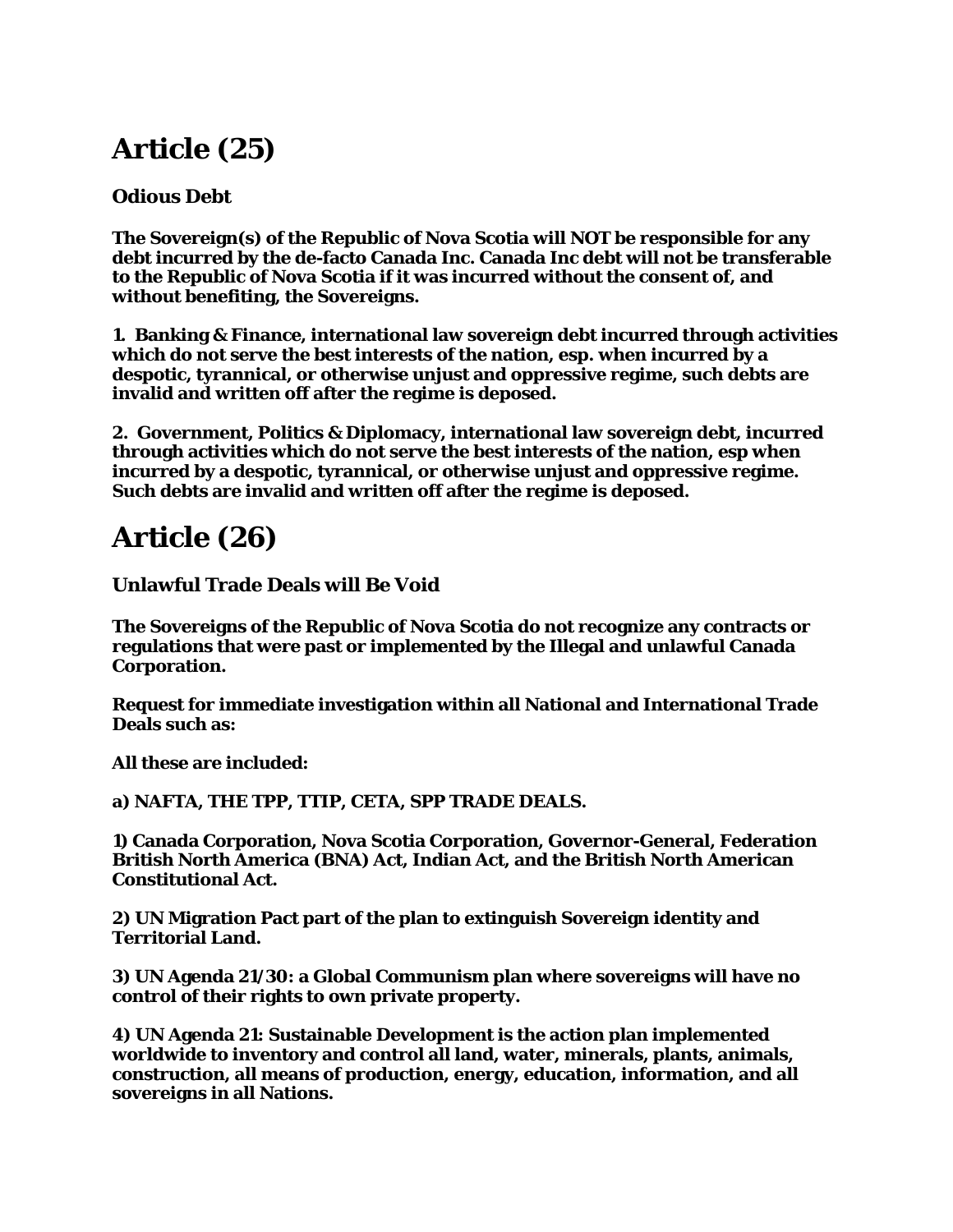**5) Security Prosperity Partnership (SPP).**

**6) North American Free Trade Agreement (NAFTA).**

**7) The United States Mexico Canada Free Trade Agreement (USMCA).**

**8) Canada – Colombia Free Trade Agreement (CCOFTA) signed by Canada.**

**9) Canada – Costa Rica Free Trade Agreement (CCRFTA) signed by Canada.**

**10) Free Trade Agreements (FTAs).**

**11) Foreign Investment Promotion and Protection Agreement (FIPAs).**

**12) Any other unknown Trade Deals – Any other agreements and or regulations that may be presented to the Sovereigns of the Republic of Nova Scotia.**

## **Article (27)**

**The Republic of Nova Scotia Trade and Financial Administration**

**As a Sovereign Independent Nation, the Republic of Nova Scotia will be seeking to carve out our place in the world and manage complex relationships with Trade. The Republic of Nova Scotia will consider and discuss the contracts and regulations with all Nations with the consent of The Sovereigns of the Republic of Nova Scotia at all times, with open debate and dialogue.**

### **Article (28)**

**The Republic of Nova Scotia accepts and recognizes other Lawful Sovereign Nations.**

### **Article (29)**

**The Republic of Nova Scotia and Administrators will, on its part, serve the Sovereigns of the Republic of Nova Scotia by protecting all the resources, lands, waters, air, and airspace. Protect and supply the Republic of Nova Scotia's energy, food, and water resources. The Sovereigns rights and all other rights are written in this constitution. The Republic of Nova Scotia will offer healthcare and education to its Sovereigns (Republic of Nova Scotia's wealth of natural resources will be used for basic life requirements) as well as assistance to those in real need. Further and higher education and training should always be provided to all the Republic of Nova Scotia Sovereigns where possible.**

**a) Detail information provided on the wealth of the Republic of Nova Scotia to fund Health Care and Education ( will be used to offset the costs ).**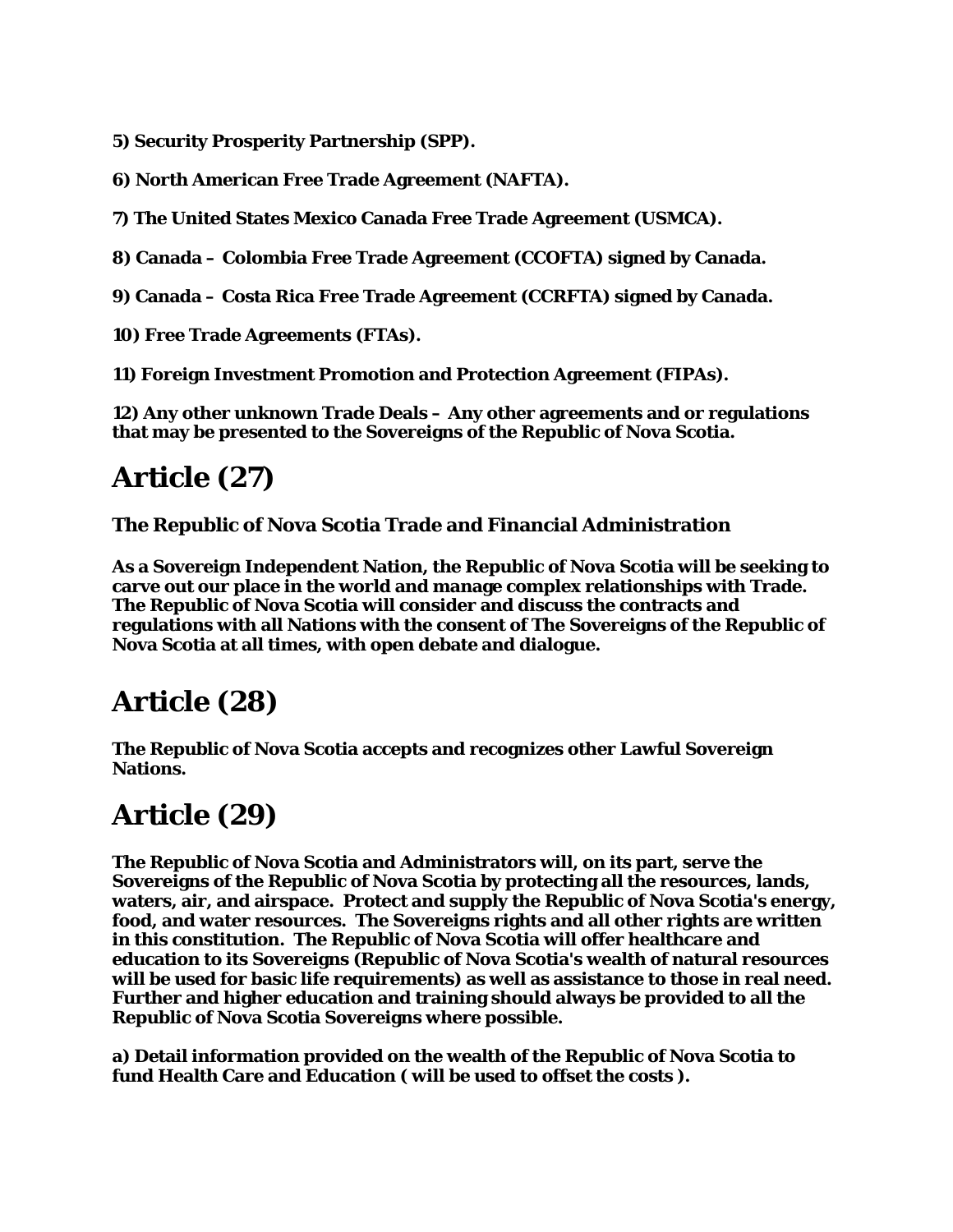## **Article (30)**

**Any Sovereign, wherever they are in the world, with only one (1) parent born in the Republic of Nova Scotia will be allowed automatic the Republic of Nova Scotia Sovereignty if applied for and having passed a basic legality test. In the case of having Nova Scotia grandparent(s) the same will apply with proof of income generation and or work as well as a basic lawful and Sovereignty test. All legality and sovereignty tests will only be given in the official language of Common English established by the Sovereigns of the Republic of Nova Scotia. Applicants are responsible for their own education for the knowledge needed to write this exam. Should the Sovereigns of the Republic of Nova Scotia be allowed to have a Dual Citizenship/ grandfather clause?**

## **Article (31)**

**Education in The Republic of Nova Scotia** 

**The Republic of Nova Scotia's responsibility is to teach the true history of our nation and the true history of the world to our children and all educational systems in a comprehensive balanced and transparent way. The Republic of Nova Scotia's history as well as Native History will be taught in all curriculum. A nation that doesn't have a full grasp of all its own rich heritage and past shows negligence from the current provincial system.**

**Life and Culture will be celebrated with the Republic of Nova Scotia educational curriculum which will be an AUTHENTIC EDUCATIONAL SYSTEM.**

**Authentic learning refers to a wide variety of educational and instructional techniques, focused on connecting what students are taught in the Learning Center to comprehend real-world issues, problems, and applications.**

- **a) Common Law Education**
- **b) Rights of Sovereignty – Constitution – Unalienable Rights**
- **c) Education in Development Skills:**
- **1) Mathematics**
- **2) English ( Language (s) )**
- **3) Reading and Writing (Cursive Hand Writing)**
- **4) Social Studies**
- **5) Computer Science**
- **6) Sciences**
- **d) Education in Basic Trades:**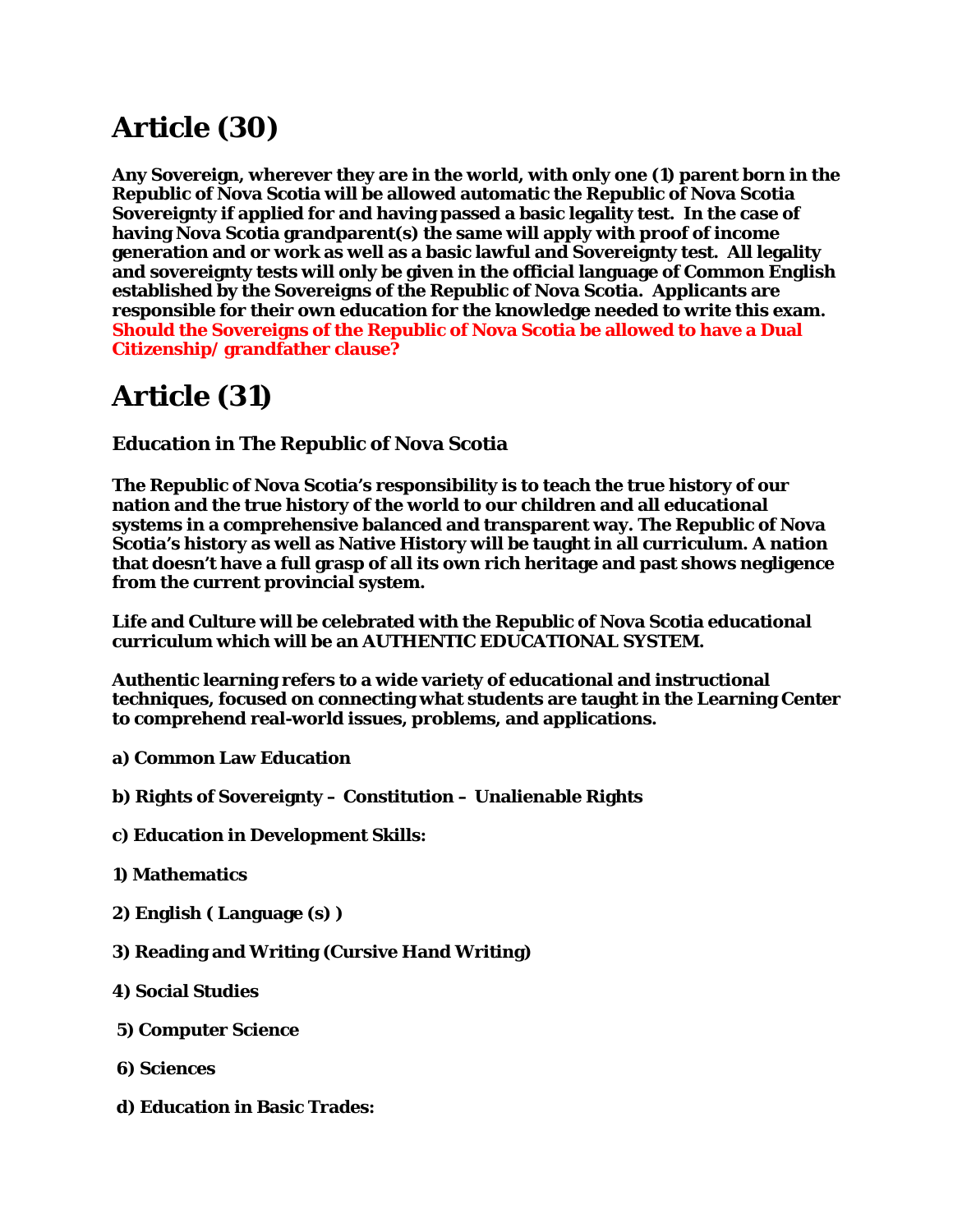- **1) Mechanics**
- **2) Carpentry**
- **3) Welding**
- **4) Woodworking**
- **5) Electrical**
- **6) Plumbing**
- **e) Basic Life Skills:**
- **1) Home Economics (Cooking and household skills)**
- **2) Health Awareness (Parental Approval)**
- **3) Horticulture**
- **4) Financial economics**
- **5) Survival Skills**
- **6) Herd Health (Animals)**
- **7) Firearms Training**
- **8) Martial Arts (self defence, discipline)**
- **f) Arts and Entertainment**

### **Article 32**

#### **National Power Grid**

**The Republic of Nova Scotia will establish a National Power Grid connecting all regions of the Republic of Nova Scotia which makes sure the Republic of Nova Scotia becomes a self-sufficient and prosperous nation. This will be achieved with proper control of its own renewable energy and selling excess to other nations now and in the future (renewable energies from water, land, and airspace). The Republic of Nova Scotia and Administrators will run and maintain the grid as well as the Republic of Nova Scotia's main water reservoirs and water infrastructure and distribute all profits into the Republic of Nova Scotia and its Sovereigns, ( Republic of Nova Scotia Treasury Fund). The main railway lines and routes of the Republic of Nova Scotia will also be reopened and nationalized to properly and efficiently join all parts of the Republic of Nova Scotia. New routes will also be built where needed. The economic and national well being and connectivity of the country will be of paramount importance.**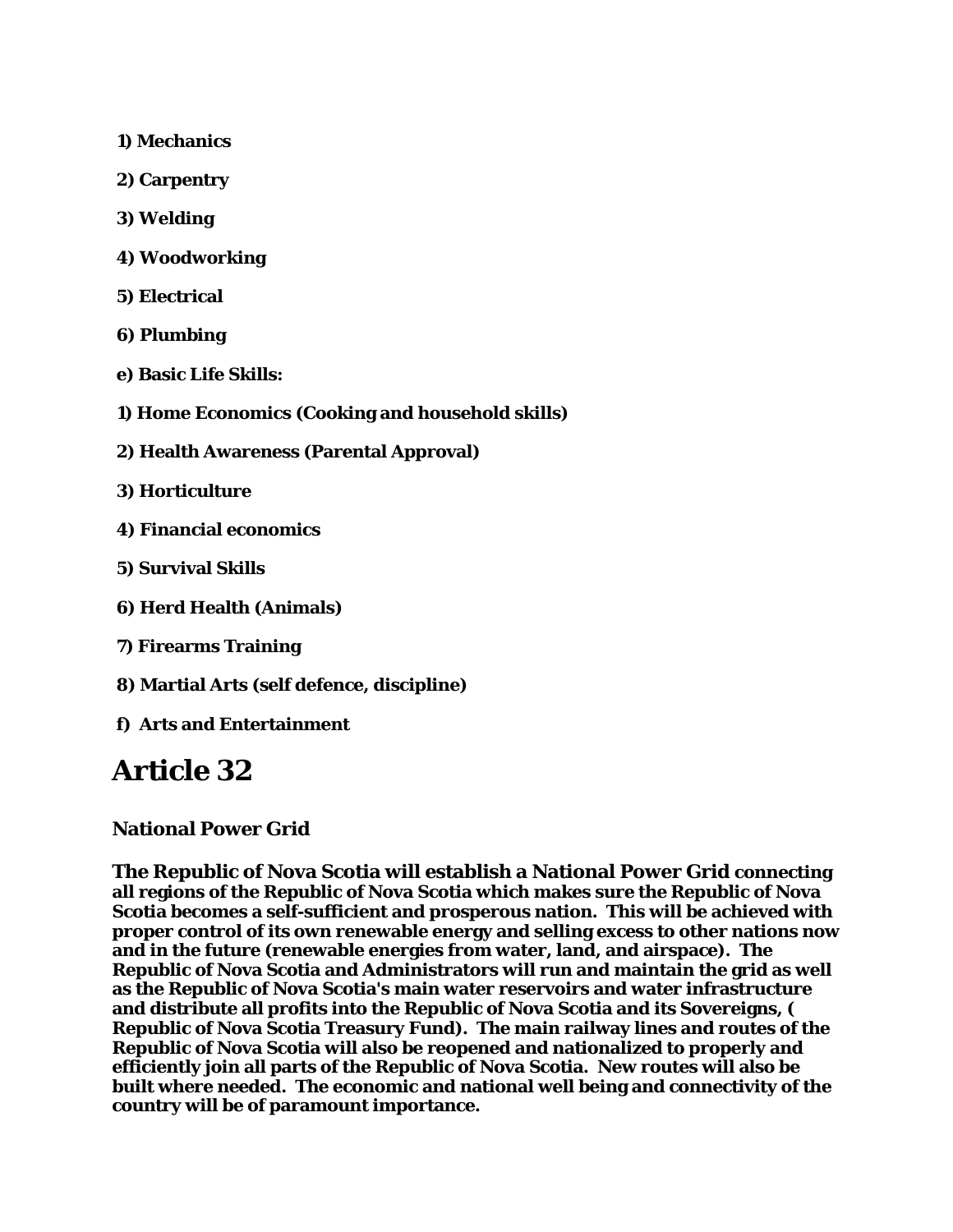# **Article (33)**

**The Resource Management and Operations Branches for the Republic of Nova Scotia**

**All Branches' are subject to oversight by a committee designated by a ¾ (75%) vote of the administrating body.**

**The Resource Management and Operations Directorate ensure that the Branch fulfills management and stewardship obligations with respect to its Sovereigns and financial resources. Branch managers have the tools they need to manage their resources effectively.**

```
a) Coal Branch
1)
b) Oil and Petroleum Branch
1)
c) Marine Branch
1)
d) Forestry Branch
1)
e) Mineral Exploration & Mining Branch
1)
f) Agricultural Branch
1)
g) Ranching (Livestock)
1)
```
## **Article (34)**

#### **Wildlife Branch**

**Responsibility includes protection and management of migratory birds as well as nationally significant wildlife habitat, and responsibilities for endangered species, control of international trade in endangered species, research on wildlife issues of national importance.**

## **Article (35)**

#### **Humane Rights and Protection of all Animals**

**The Republic of Nova Scotia will enforce, uphold humane rights and the protection of all animals. The Republic of Nova Scotia wants all animals to have a decent and dignified life, free from undue cruelty. Unjustified hunting of wild animals by any Sovereign will be subject to the law(s) of the land. Trophy hunting is illegal.**

### **Article (36)**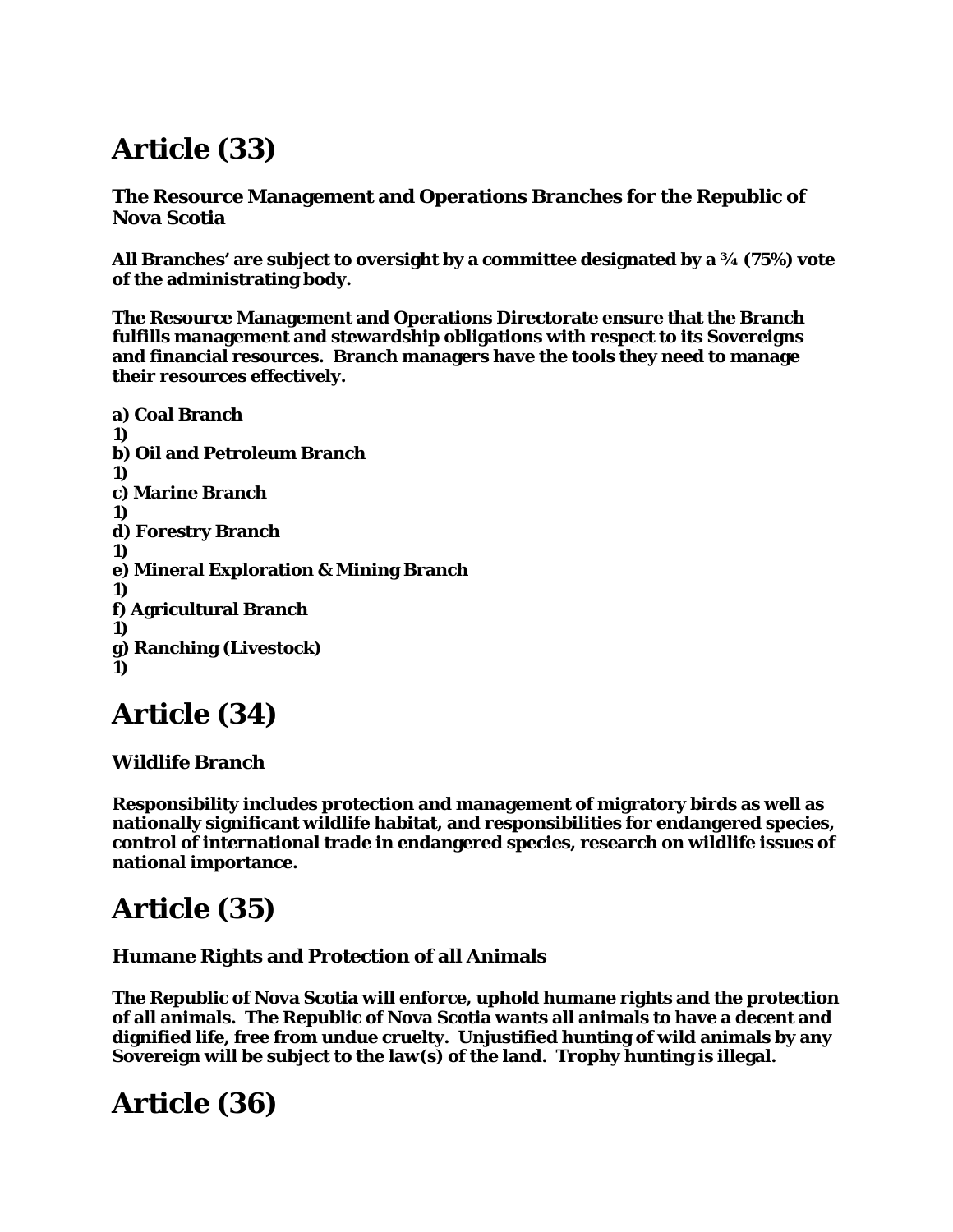#### **National Treasury Fund of the Republic of Nova Scotia**

**A National Treasury Fund of the Republic of Nova Scotia will be established. The National Treasury Fund of the Republic of Nova Scotia is the only institution allowed to print and create legal tender (money). The Republic of Nova Scotia will establish an exchange rate if deemed necessary by the Republic of Nova Scotia's administrators. Our National Treasury Fund of the Republic of Nova Scotia will be interest and debt-free, (it will be given not lent). The Republic of Nova Scotia will be able to build a budget for infrastructure and will be allowed to save or carry any of that money received forward to the next fiscal year.**

### **Article (37)**

**Republic of Nova Scotia Monetary Committee**

**The Sovereigns of the Republic of Nova Scotia will create an independent nonpartisan of the Republic of Nova Scotia Monetary Committee. This committee will be made up of economists that will be set up to advise the administration on how much money they need to create for every fiscal year. The Republic of Nova Scotia Monetary Committee's salaries will be set by law. They will not be allowed any bonuses or to benefit personally from their decisions in any way whatsoever. The Republic of Nova Scotia Monetary Committee will base its decisions on sustainable targets and will have a holistic overall view of the Republic of Nova Scotia's economy.**

### **Article (38)**

#### **The Republic of Nova Scotia Heritage Savings Trust Fund**

**If necessary, as a guide amount only, a one-off payment of 40 billion will be given to the Nova Scotia Administration by The National Treasury of the Republic of Nova Scotia, before reverting to a sustainable yearly budget. The lowest and highest potential annual budget will be agreed upon and set by The National Treasury of the Republic of Nova Scotia. The Sovereigns of the Republic of Nova Scotia will establish The Monetary Committee, which will advise The National Treasury of the Republic of Nova Scotia on the amount it should create for its own use for each fiscal year. The Republic of Nova Scotia Treasury will also set aside a capped yearly allowed sum for any Commercial Treasury that may want to buy and or exchange the Republic of Nova Scotia currency for their own purpose, all of which will be regulated by the Republic of Nova Scotia code of practice.**

### **Article (39)**

**The Republic of Nova Scotia Treasury will always be accountable to the Republic of Nova Scotia Administration who is accountable to the Sovereigns of the Republic of Nova Scotia. All the money, savings, and pensions kept in the Treasury of the Republic of Nova Scotia on behalf of the Sovereigns of the Republic of Nova Scotia**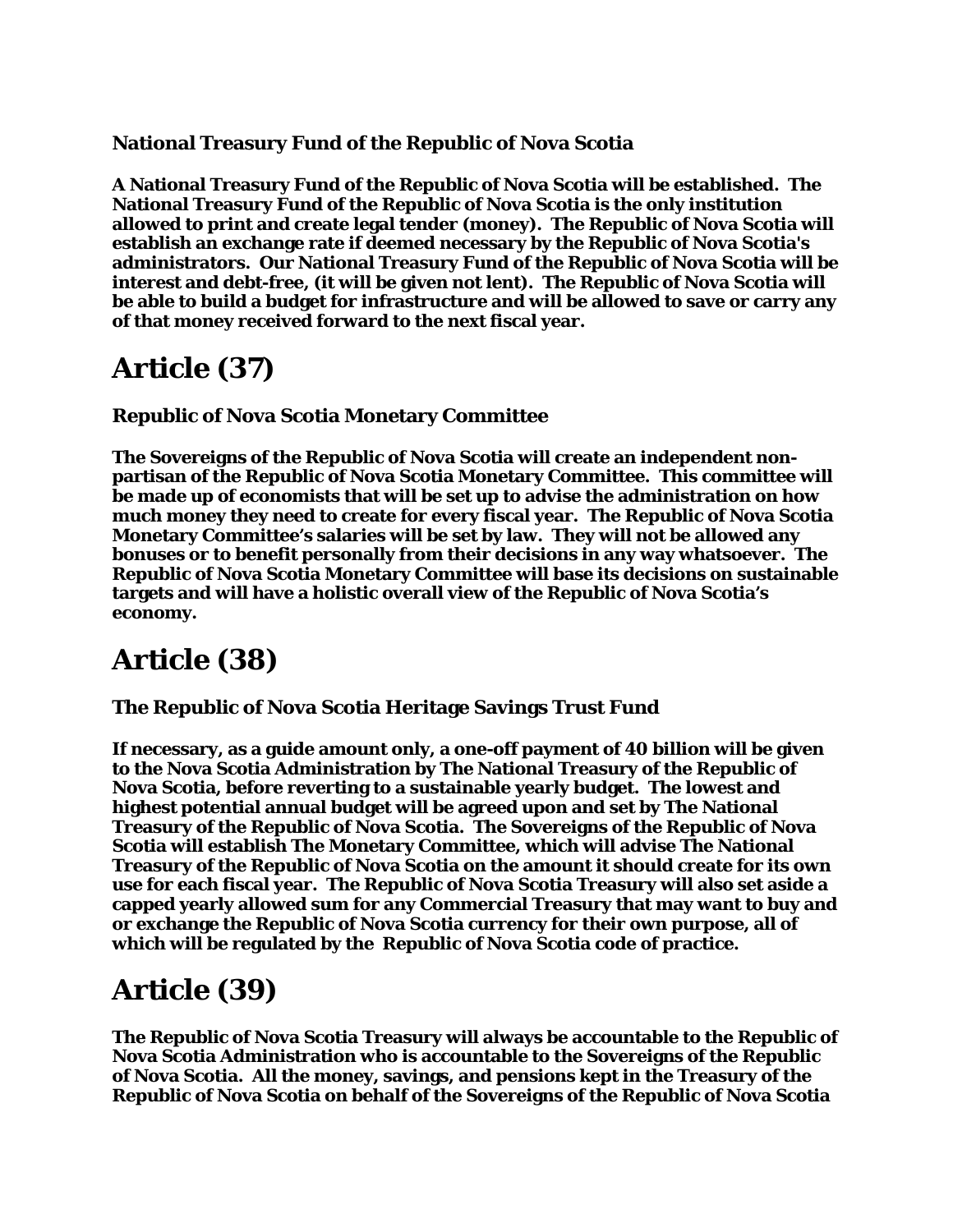**will be secure and guaranteed, backed up by oil, gold, silver, metal, forestry, coal and other commodities. All of the Treasury and financial sections in The Treasury of the Republic of Nova Scotia will have the ability to create profitable programs or alliances which will go towards the general revenue of the Treasury. The National Treasury of the Republic of Nova Scotia will, by law, have to keep all current accounts and pension funds as secure deposit accounts only, they will not be allowed to touch, spend, or lend this money.**

## **Article (40)**

**Upon establishment of the Treasury of the Republic of Nova Scotia, all Sovereigns of the Republic of Nova Scotia will each receive a lump sum of the Republic of Nova Scotia currency (amount to be determined) in order to stimulate and kick start the Republic of Nova Scotia economy.**

## **Article (41)**

#### **Monetary**

**When the Republic of Nova Scotia's Administration and the Non-Partisan Monetary Committee have entered into an agreement on how much money is needed for the Republic of Nova Scotia's fiscal year, this will then be brought to a referendum for the Republic of Nova Scotia Sovereigns to decide the outcome. If at any time, there is an extended discussion or legal dispute that prevents an agreement from being rendered before the start of a new fiscal year then our Administrative body will bring this to an independent arbitrator. When an agreement has then been attained it will then be brought to a referendum to be decided by the Sovereigns of the Republic of Nova Scotia.**

### **Article (42)**

**Profits**

**The Sovereigns Profits: – After all fees have been received from the Private Banking Cartel, or after the Republic of Nova Scotia's economy is sustainable and stable, a share (to be determined) of the Republic of Nova Scotia's profits over the fiscal year will be shared between all the Sovereigns of the Republic of Nova Scotia. This program or plan can only be temporarily revoked in times of war or national emergency.**

# **Article (43)**

#### **Voting**

**Any eligible Sovereign having reached the age of consent will be eligible to vote for all things pertaining to the Republic of Nova Scotia. Each Sovereign vote will be by means of a transparent ballot. This will hold our employees accountable to the Sovereigns of the Republic of Nova Scotia by these means.**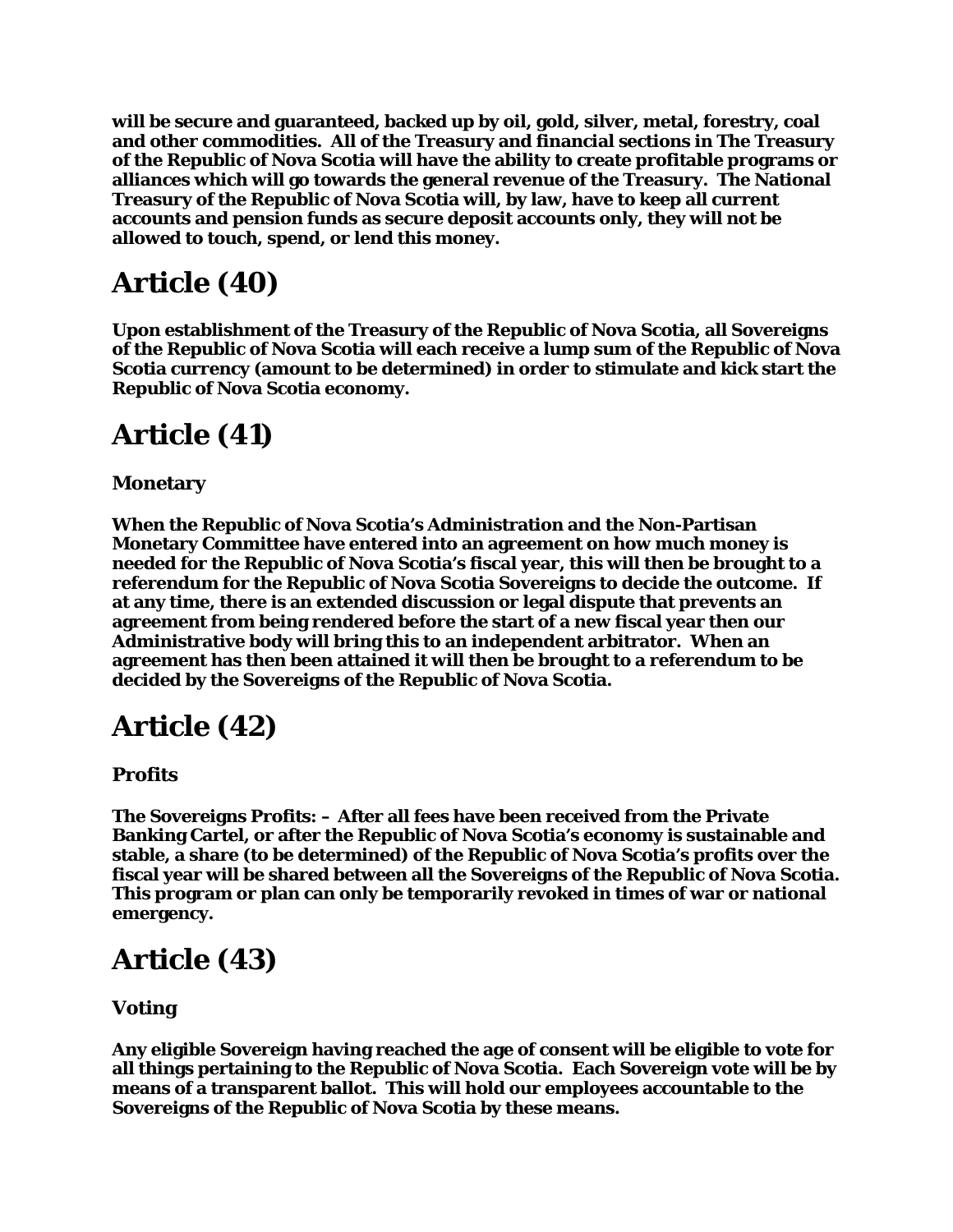# **Article (44)**

#### **Administrators**

**Any Sovereign(s) with the proven credentials and experience, proven management skills, and are standing honorably in the community will be allowed to become an Administrator if they are a lawful Sovereign of the Republic of Nova Scotia. Every administrator will be held accountable from the first day employed and through their contract while employed, (Constitutional Law).**

**a) Every Employee may be terminated at any time if they are deemed to be unfit or breaching their contract obligations.**

**b) All Administrators will have to be free of any major conflicting and or vested interests, will sign and recite the affirmation of office to the Republic of Nova Scotia, its Sovereigns, Constitution, and laws before they can apply for the position of Administration.**

#### **(AFFIRMATION OF OFFICE)**

**"I do solemnly promise and declare that I will maintain the Constitution of the Republic of Nova Scotia and uphold its laws and the laws of the land, that I will fulfill my duties faithfully and in accordance with the Republic of Nova Scotia Constitution and the law, and that my aspirations and capabilities will also be to the service and welfare of the Sovereigns of the Republic of Nova Scotia, as well as to my immediate self and family".**

### **Article (45)**

#### **Judiciary Committee**

**A Judiciary Committee of Sovereigns will be established to scrutinize all Republic of Nova Scotia Bills and Laws and hold all administrators to account. Consisting of a mixture of experts from all areas and backgrounds, of Sovereigns chosen in the same way as juries, chosen from all different areas of the Republic of Nova Scotia. Each new set of Sovereigns chosen to be in the Committee will be required a term of one year. The hiring will be staggered to keep the knowledge within the committee to train new members.** 

**Each sovereign hired can be rehired but only serve a maximum of 5 years. A maximum of 10% of the total Sovereign Committee can be Ex Public Town and or City Administrator, Ex Regional Administrators, and or Ex Nation Administrators.**

**a) Judiciary functions:**

**1) Judicial Functions:**

**2) Law-making Functions:**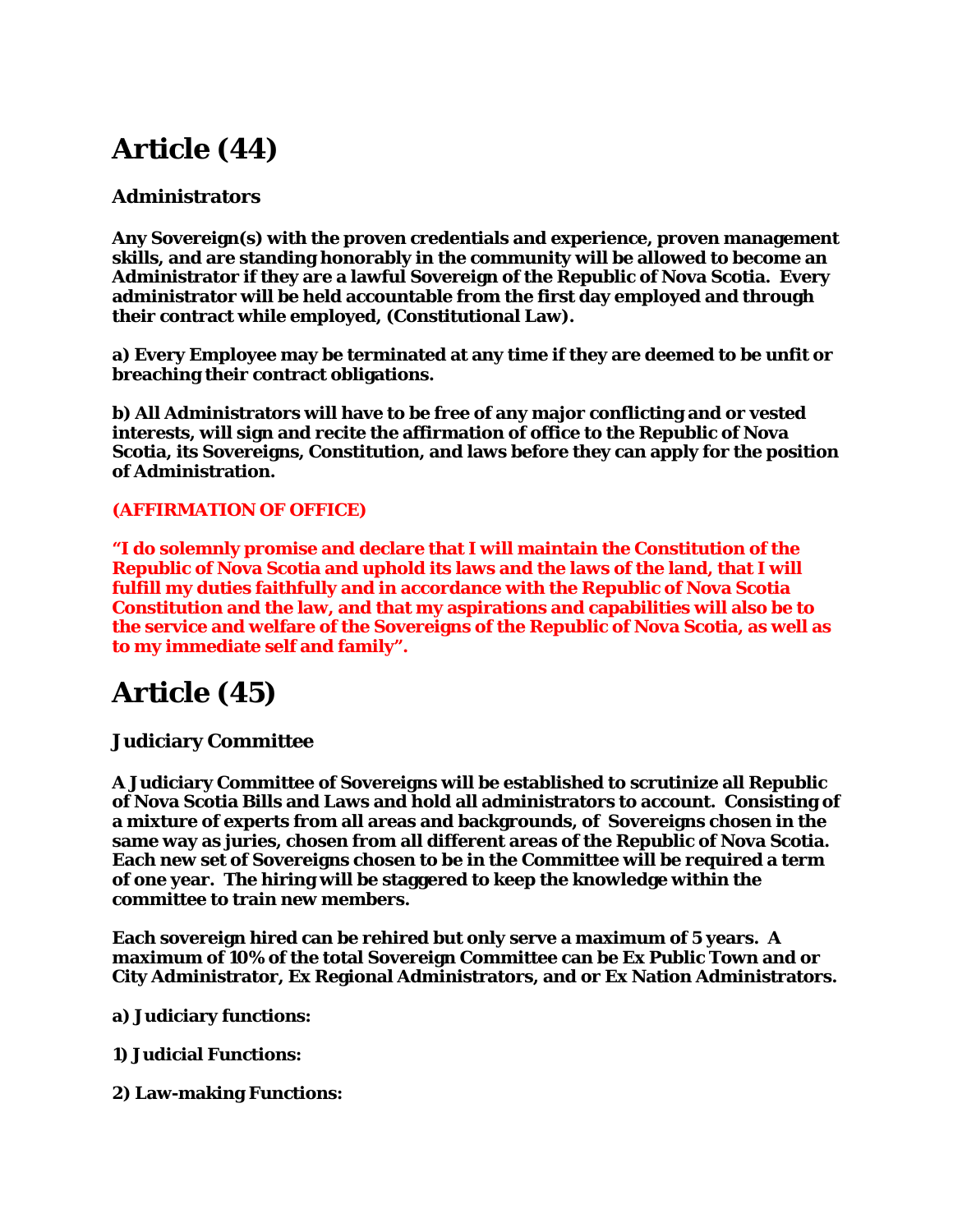**3) Guardianship of the Republic of Nova Scotia Constitution:**

**4) Advisory Jurisdiction:**

**5) Protector of the Fundamental Rights:**

# **Article (46)**

#### **Special Committee/ Judicial Branch**

**There will be a (Special Committee/Judicial Branch) who will be the adviser(s) of the Administrators in matters of law and lawful opinion and will exercise and perform all such powers, functions, and duties as are trusted and imposed on him or her by the Republic of Nova Scotia Constitution and or by law. The (Special Committee/Judicial Branch) will be nominated, appointed, and employed by the Sovereign Administrators for a one year contract. The (Special Committee's) salaries shall be regulated by law. The (Special Committee/Judicial Branch) shall not be a member of the Administrators.**

**a) The main function of the judicial branch is to interpret and apply the law and provide a mechanism for the settling of disputes. The judicial branch does not make laws in most cases, nor does it enforce them. The judicial branch is made up of members appointed by the Sovereigns.**

# **Article (47)**

**The Republic of Nova Scotia will have an independent Non-Partisan Committee, if needed, to audit the Republic of Nova Scotia Treasury and or Central Accounts.**

### **Article (48)**

**There will be a (Special Committee) who will be the adviser of the Administrators in matters of law and lawful opinion and will exercise and perform all such powers, functions, and duties as are trusted and imposed on him or her by the Republic of Nova Scotia Constitution and or by law. The (Special Committee) will be nominated, appointed, and employed by the Sovereign Administrators for a one-year contract. The (Special Committee's) salaries shall be regulated by law. The (Special Committee) will not be a member of the Administrators.**

# **Article (49)**

**Any Administrator; Nation, Regional or County, may be terminated by members of the Non-Partisan Committee if a definitive proof is produced showing he or she to be deliberately not upholding the Republic of Nova Scotia Constitution. Trying to instigate an illegal attack of any kind or trying to alter the Republic of Nova Scotia Constitution, all may be considered an act of Treason.**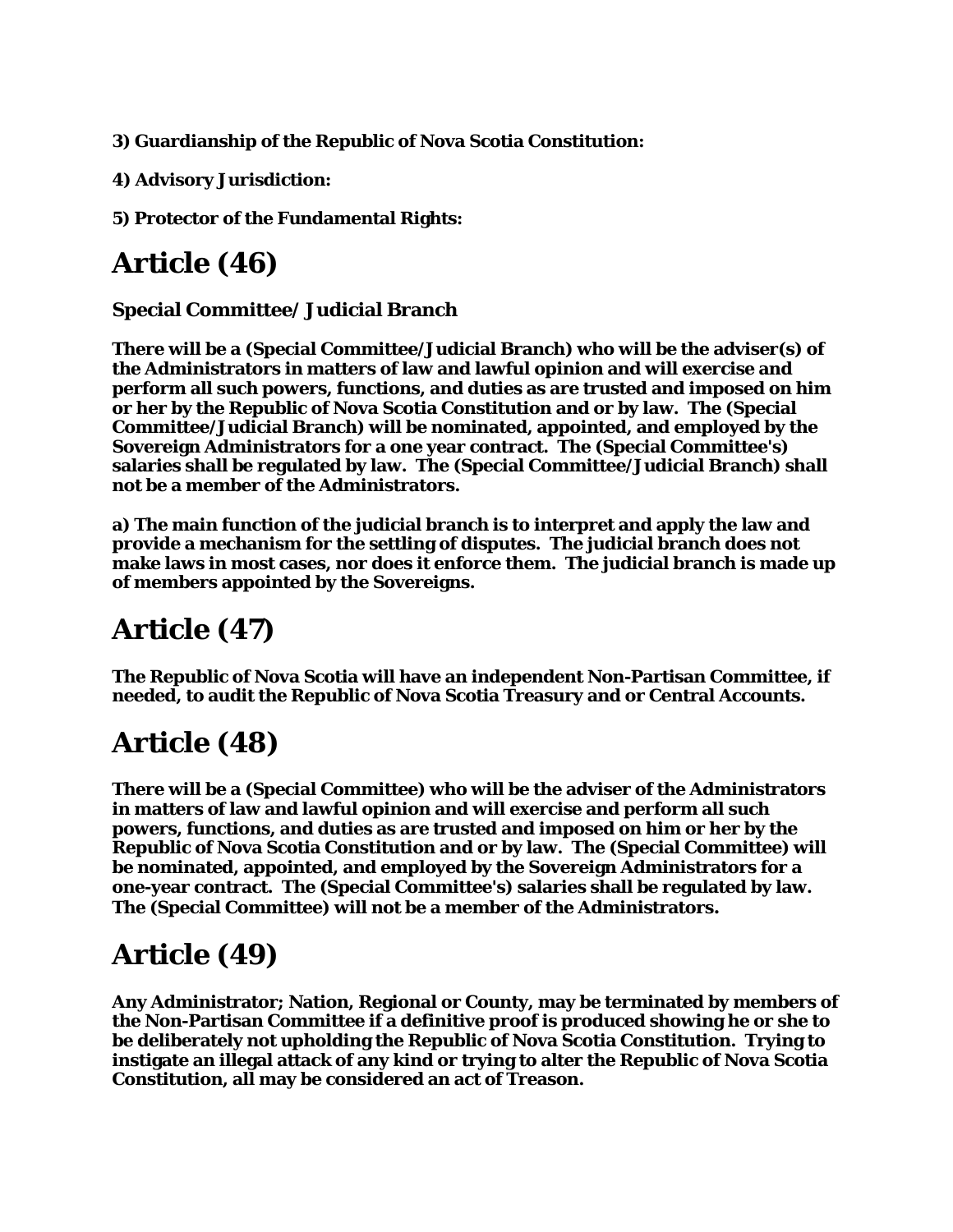## **Article (50)**

#### **Non-Partisan Council**

**There will be a Non-Partisan Council of the Republic of Nova Scotia to aid and counsel the Nation Administrators of the Republic of Nova Scotia on all matters. Nation Administrators may always consult in relation to advice on the exercises and performance of his or her duties and capabilities, for all other national and international affairs.**

## **Article (51)**

**Sovereignty is the full right and power of a governing body over itself, without any interference from outside sources or bodies.**

**a) Sovereignty is a substantive term designating supreme authority over some polity. In international law, sovereignty is the exercise of power by a state.**

**1) Polity is the rule of the many for the common good. It is a constitutional form of the Republic of Nova Scotia where power belongs to all the Sovereigns.**

### **Article (52)**

**The Sovereigns of the Republic of Nova Scotia always have the final decisions on all matters.**

**Under the Republic of Nova Scotia Constitution the Administration will ensure by Law(s) the power must reside at the local level then upwards for checks and balances to stop all corruption.**

**Definition:**

**a) Nation Administrators report back to Regional Administrators, who report to County Administrators, who report to the Sovereign Committee, who then report to the Sovereigns themselves.**

**1) County Administrator; responsible for City, Town, and county perimeter.**

**2) Regional Administrator; responsible for their own specific Region.**

**3) Nation Administrator; responsible for the Republic of Nova Scotia Nation.**

## **Article (53)**

**Nation Administrator will include:**

**a) Republic Treasury of Nova Scotia: Funds to be supplied (bills and coins).**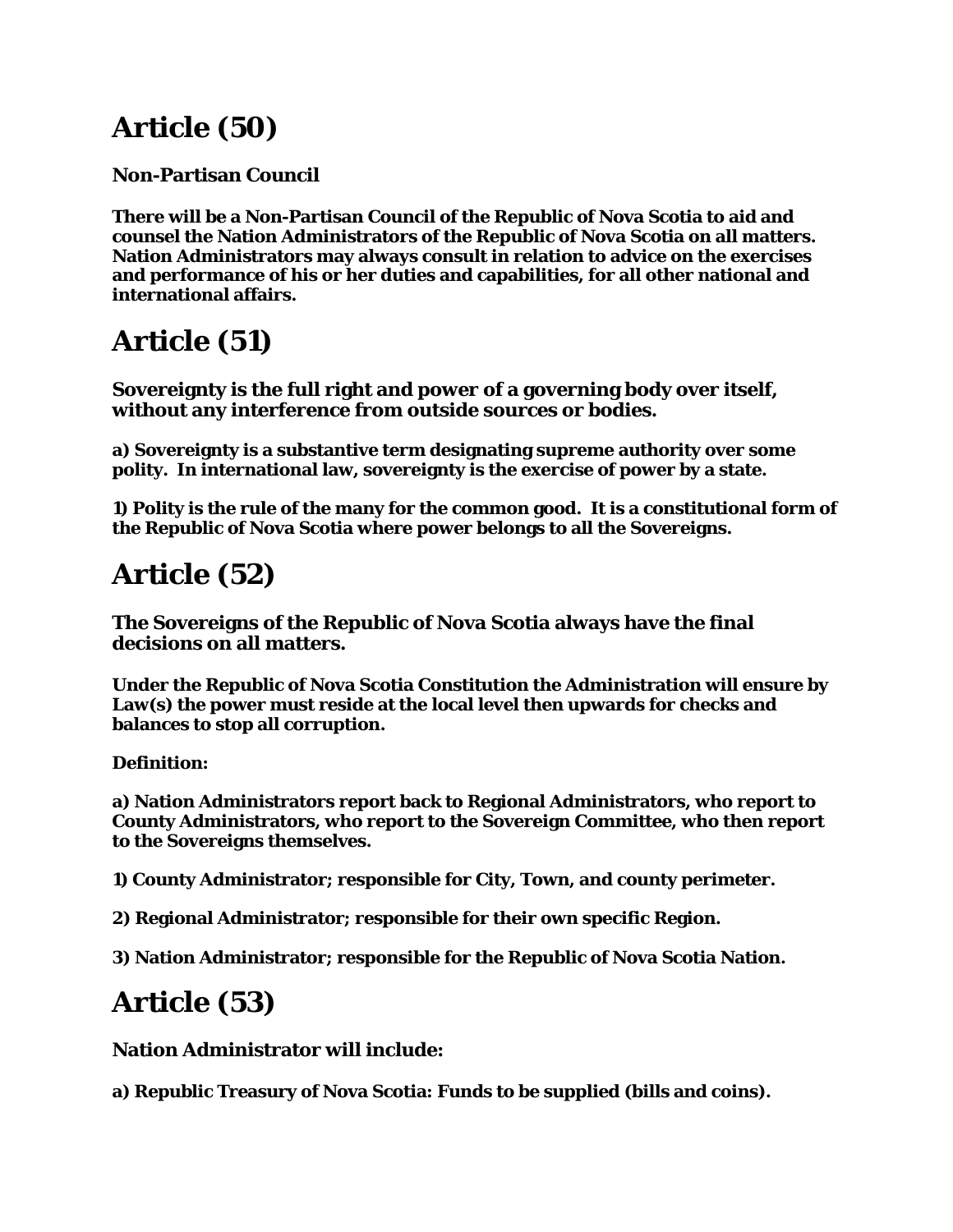**b) Responsible to Declare War for Self-Defence – At NO time at all can they decide war on another Nation without consultation to the Administrative Process.**

**c) Responsible to Ensure Military, Armed Forces, and Air Defence are maintained.**

**d) Responsible to negotiate treaties with Foreign Sovereign Nations.**

**e) Regulate commerce between the Republic of Nova Scotia and International Trade.**

**f) Establish and Maintain post offices and issue postage.**

**g) Enforce laws.**

**h) Enforce the Constitution of the Republic of Nova Scotia.**

**I) Setting up courts through the Republic of Nova Scotia dual court system: Judge and Grand-Jury**

**1) Judge**

**2) Grand-Jury**

**j) Chartering Public Funds and Management of Business affairs for the Sovereigns.**

**The Sovereigns of the Republic of Nova Scotia always have the final decisions on all matters.**

### **Article (54)**

**Regional Administrators will include:**

**a) Issue Certification and Training required to Qualify for safety (driving, firearms, etc..).**

**1) The Administration will not be involved in any personal and private relationships (for example marriage).**

**2) The Majority of the qualifications should be included in basic education (firearms, driving, etc..).**

**a) If you engage in your rights without training and cause harm, you are not covered by any insurance, you are fully liable (accountable).**

**3) The Administrators are responsible to issue certification only if and when the Sovereigns of the Republic of Nova Scotia request it. If not requested the Administrators have no authority.**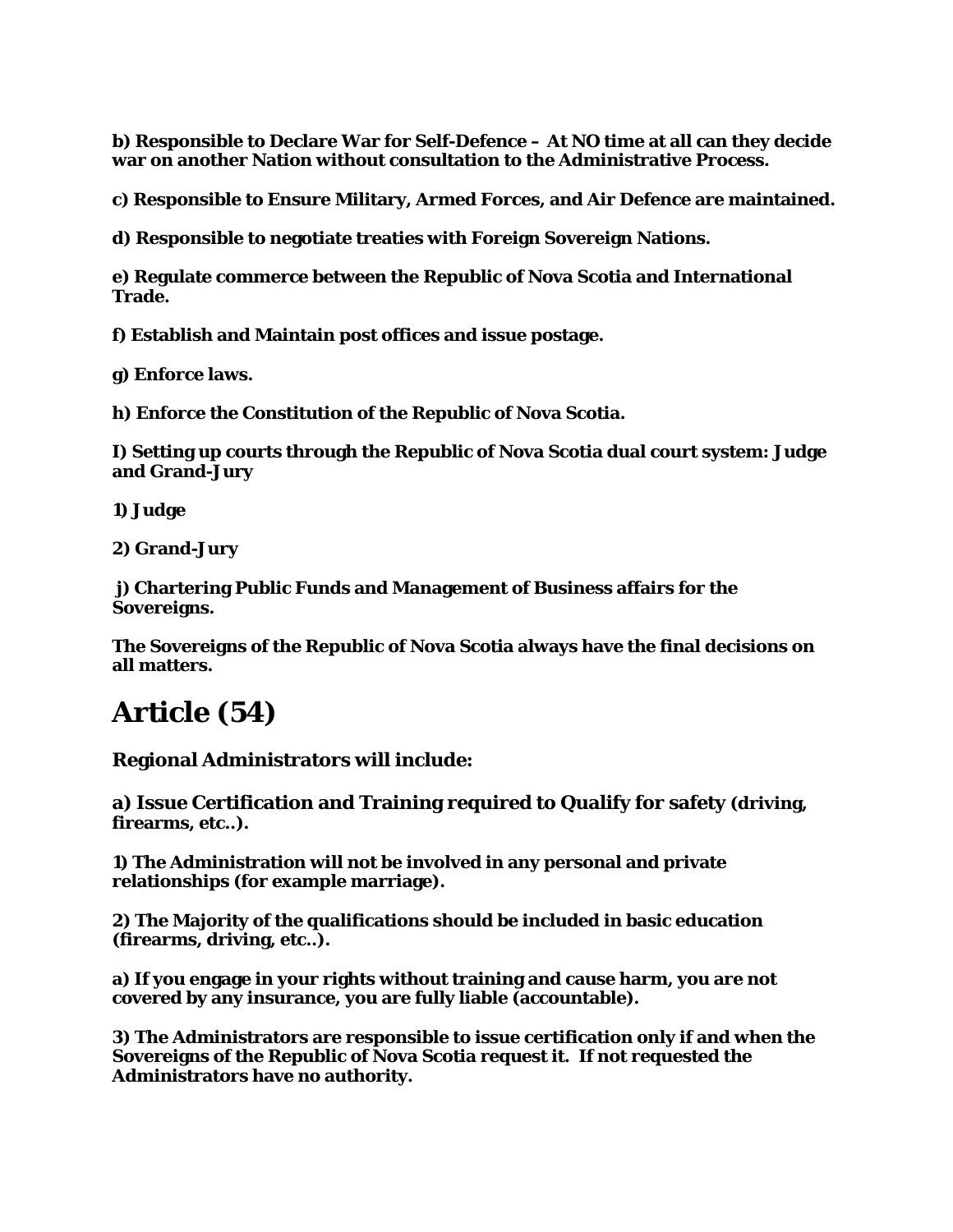**b) Regulate intrastate commerce (within the Region).**

**c) Employment (Hire and terminate employees).**

**d) Ratify amendments to Bills\Legislation on behalf of the Sovereigns of the Republic of Nova Scotia.**

**1) Any and all amendments must be approved by The Sovereigns of the Republic of Nova Scotia.**

**e) Ensure Public Health and Safety.**

### **Article (55)**

**Regional Administrator and County Administrator shared Responsibilities include:**

**a) Building highways.**

**b) Request money.**

**c) Making and enforcing laws.**

**d) Ensuring any and all funds spent on improving is for the betterment of the general population.**

**e) Taking (condemning) private property – Under rare circumstances, The Administrators may be able to buy your property from you for a fair price. This is called expropriation, and it means the taking of private property for public use. Common examples of expropriations include situations where a municipality wants to widen a road, or where a hospital decides that an addition to its facilities is necessary. Under these circumstances, the municipality or the hospital will serve a notice of an application to the registered owners of the property, and the property owners can then request a hearing to determine whether the expropriation is fair and reasonable. Eventually, the relevant sovereign that is effected directly will either approve or reject the proposed expropriation. If rejected this will go to the Sovereigns decision – This will require a vote of Seventy Five (75%) percent of the Sovereign Community(s).**

**f) In addition to fair compensation for the price of the expropriated property, landowners may also have a right to compensation for losses such as those incurred.**

**1) It will be compensated at 35% above the market value.**

**a) Compensation: private property must be appraised to determine what fair compensation would be. A third-party appraiser will conduct this appraisal.**

**2) Land in another area of your choice if available.**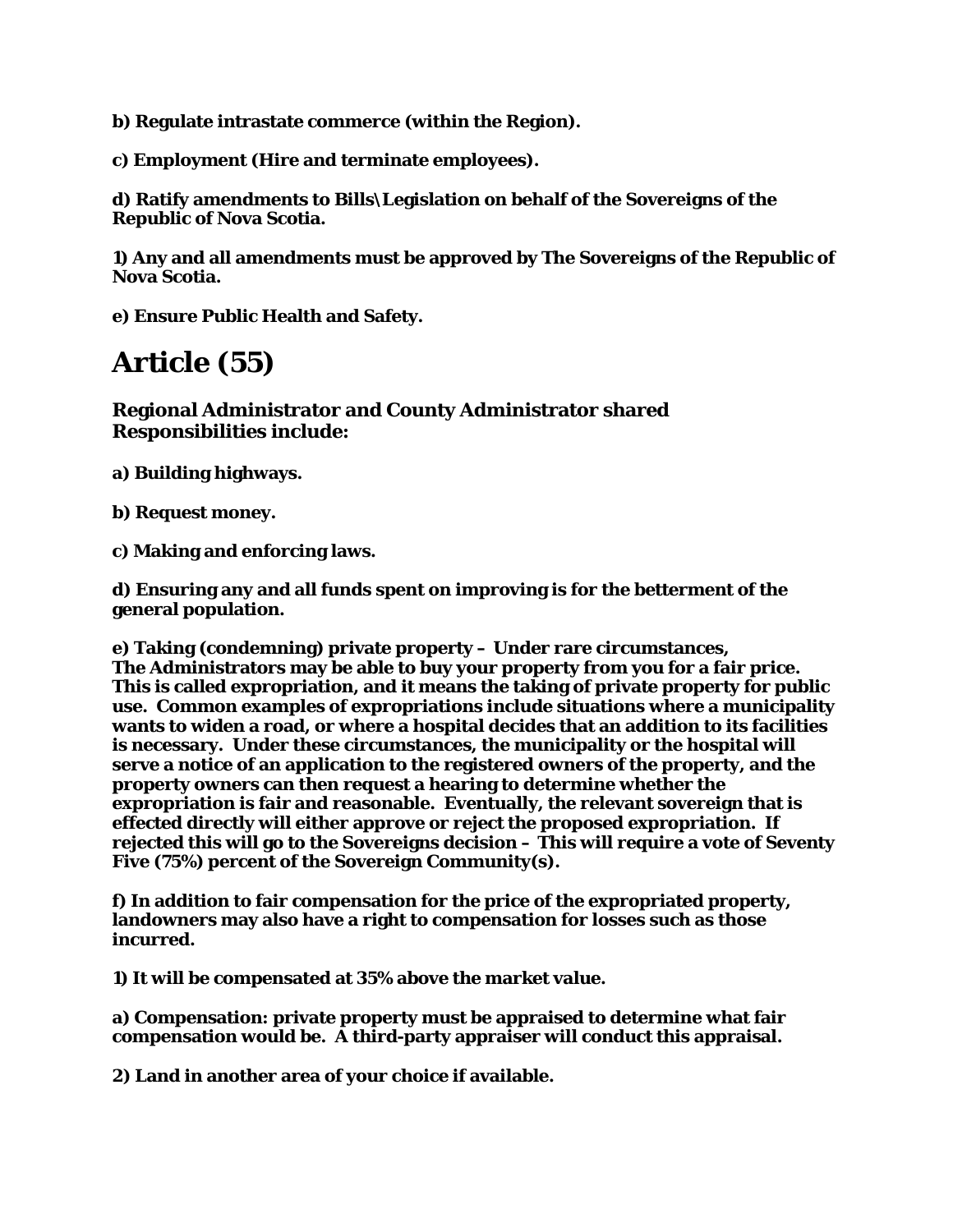- **3) If Possible to Move Structure (home) to another Location; Relocate.**
- **4) Relocation compensation.**

## **Article (56)**

**The Nation Administrator will be allowed to suggest amendments to Legislation and Bills passed through the Republic of Nova Scotia Nation and Sovereign Chamber, (checks and balances) and all which the Sovereigns can reject if the Sovereigns wish to. The ultimate power of decision will rest with the Sovereigns of the Republic of Nova Scotia Constitution.**

**No Changes to the protective structure in the Republic of Nova Scotia Constitution will ever be manipulated in any shape, form, or harm in any manner.**

**At Present of 2020 the Nova Scotia Republic has municipalities described below:**

**Republic Of Nova Scotia's Designated Regions: (to be determined)**

**a) Under the Republic of Nova Scotia Constitution, The Administration will be enforced by law(s). The power must reside with The Sovereigns then upwards for checks and balances to stop all corruption.**

**b) Nation Administrators report back to Regional Administrators, then report to County Administrators, then to The Sovereign Committee, then to The Sovereigns themselves.**

**c) County Administrators include City, Town, and their allocated perimeters. Responsible to report to The Sovereigns Committee in the local area for the direction to manage their affairs. The Sovereigns are the final decision maker.**

**d) Regional Administrators will report all required information from all local, city communities to the Regional Members representing all the regions to arrive upon a viable plan then conclude, then Report the information back to County Administrators for approval.**

**e) Once approved the Regional Administrators will inform that a final decision has been concluded and this information will be given to the National Administrators to deliver the decisions.**

## **Article (57)**

**Protection Process of Checks and Balances are as follows:**

**Nation Administrators will take the information and complete the tasks given to them by the Regional Administrators. The Nation Administrators will then deal with Trade and Foreign Relations, at no time will the Nation Administration have**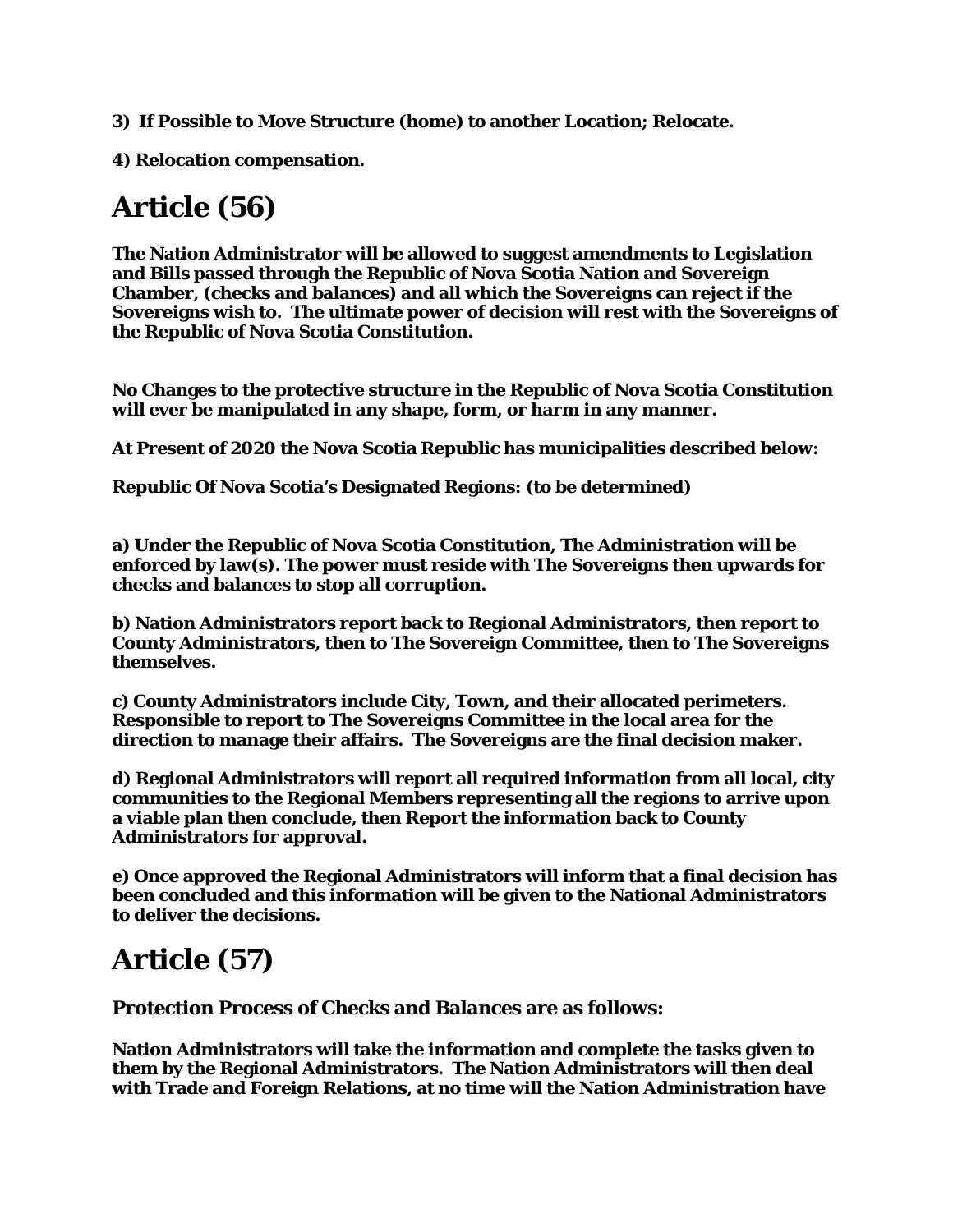**any authority to make a decision, they must administer the decisions that the Sovereigns have passed.**

## **Article (58)**

**Bills and Legislation**

**Development and Infrastructure: Town, City, County, Region, and Nation To pass any Bill or Legislation that affects all the Municipalities. The requirements for an amendment or amendments will require 75% of the Sovereigns in each of the Municipalities.**

**a) Single Municipality on requirements to change or implement amendment or amendments will require 75% of the Sovereigns.**

**b) Multiple Municipality involved requirements to all amendment(s) will require 75% of the Sovereigns in their Town, City, County, Region, and Nation.**

**c) Any and all approved amendment(s) will be completed. The Sovereigns always have the final say on any decision and all matters enforced by the Republic of Nova Scotia Constitution.**

## **Article (59)**

**National Emergency**

**If, in times of extreme emergency such as war, natural disasters or other unforeseen events, and if members of Nation Administrators have perished or are not available to govern and delegate for whatever reason, a minimum of members of Regional Administrators will be allowed to govern all necessary areas, including financial. If no members of Regional Administrators are available, an emergency team of experts agreed upon by The County Administrators, those members will temporarily run The Sovereign Republic of Nova Scotia until such time as things can be returned to normal and new Nation and Regional Administrator Members will be employed to the Administrator Positions.**

# **Article (60)**

#### **Extreme and Exceptional Circumstances**

**The Republic of Nova Scotia Administrators will have a right to intervene outside of its general limitations only in extreme and exceptional circumstances. If it deems that the common safety, the good of the community, and security of the nation are under threat or that Sovereign order or morality, or the general well being is being undermined.**

### **Article (61)**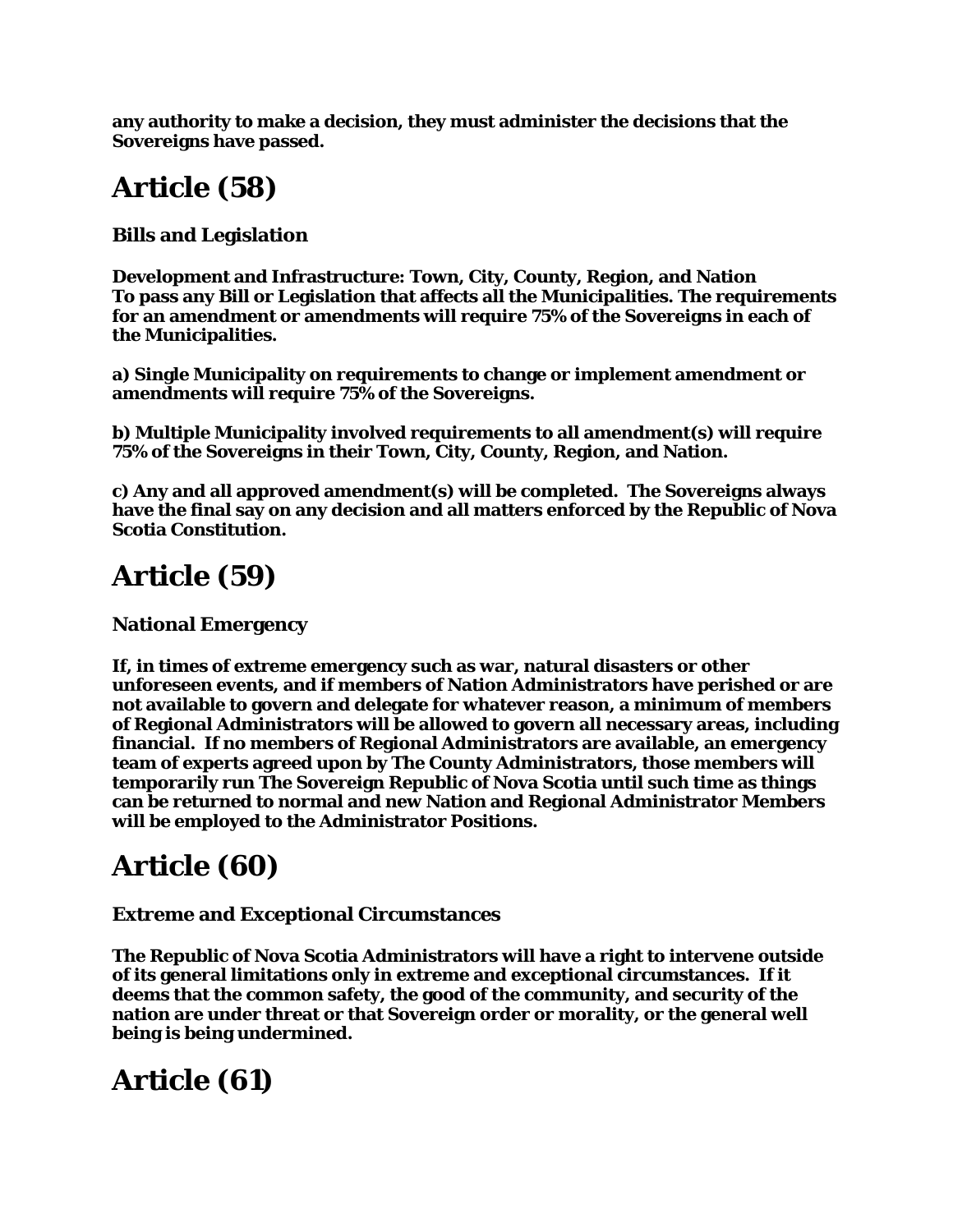#### **National Defence And Armed Forces for the Republic of Nova Scotia**

**The Republic of Nova Scotia will establish all that is needed for the official establishment of the Republic of Nova Scotia Military Forces, Republic of Nova Scotia Air Force and Republic of Nova Scotia Police Services for the Republic of Nova Scotia, which will be under the full control of the Republic of Nova Scotia Administration. The Republic of Nova Scotia Armed Forces will be a modern, relevant, efficient, flexible and highly trained multipurpose force, whose first duty will be the protection and defence of the Republic of Nova Scotia's Sovereignty, Sovereigns, Territory, Constitution, Natural Resources, and a maintaining of infrastructure and security in the case of any environmental or man-made crisis or disaster.**

**a) Under International Law the Republic of Nova Scotia will be able to maintain a Republic of Nova Scotia Navy.**

**b) The Republic of Nova Scotia Nation will be allowed to keep military and security information secret only if deemed necessary for the good of the overall security of the Republic of Nova Scotia and its Sovereigns. This will only apply to secrecy if deemed necessary for foreign or domestic attack or defensive military operations.**

### **Article (62)**

**Military & Defense**

**The Republic of Nova Scotia National Defense** 

**The Department of National Defense supports the Armed Forces who serve on land, air, and water. Army and Special Forces defend the Republic of Nova Scotia interests at home and abroad.**

**a) The Republic of Nova Scotia Armed Forces will be a volunteer rather than conscripted force unless otherwise required for defense readiness. The minimum age to join will be 18 years of age.**

**b) The Republic of Nova Scotia Armed Forces will be answerable to the Nation Administrators. Final lawful permission for any acts of defense and or military action will ultimately reside with the Nation Administrator or, in the unlikely event, an emergency cabinet or emergency Advisory team.**

**c) Under International Law, the Republic of Nova Scotia will be able to create and maintain a Republic of Nova Scotia Navy if necessary.**

### **Article (63)**

**To Protect and Preserve the Sovereigns, the Republic of Nova Scotia will implement a Sheriffs and Peace Officer Departments.**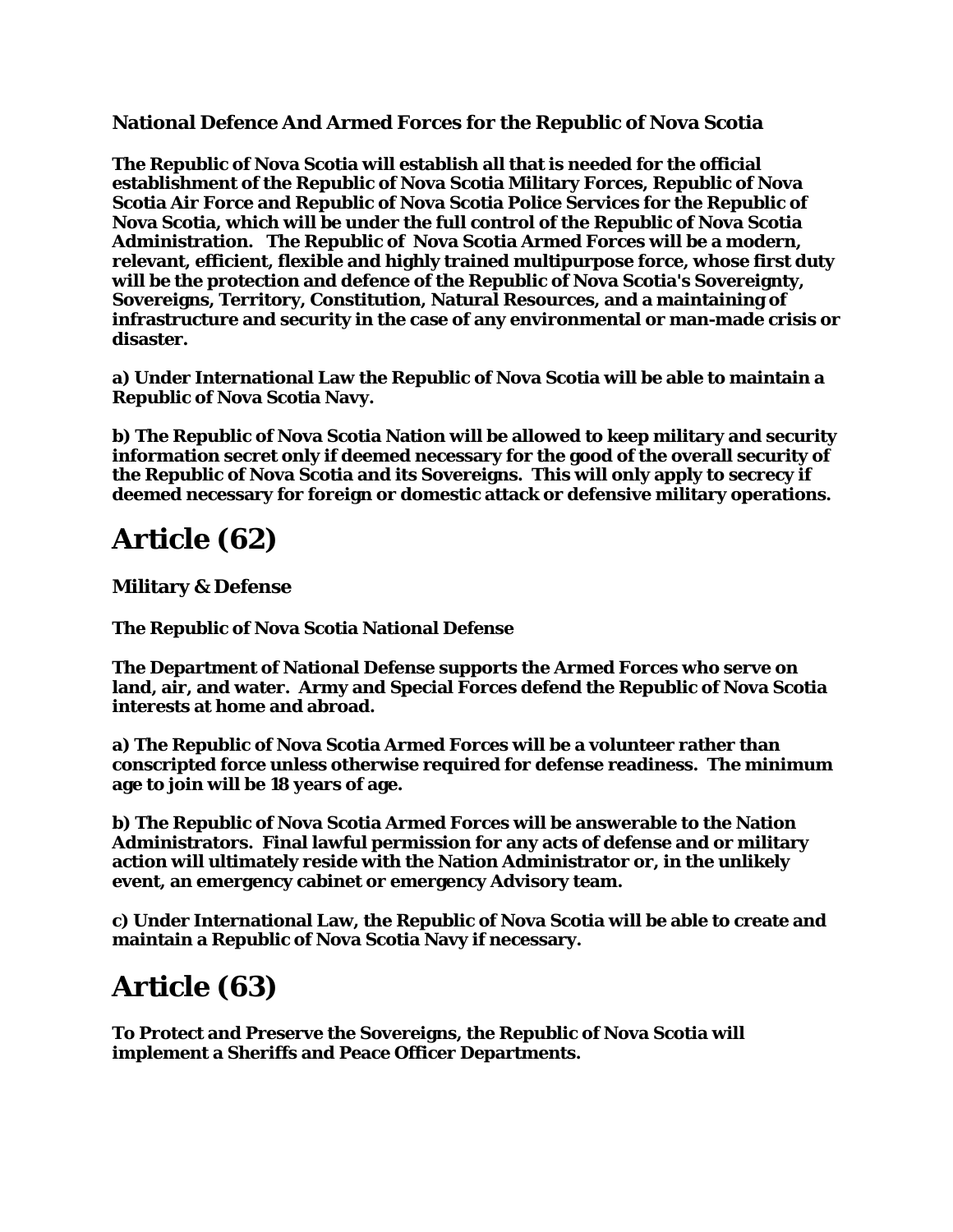**The sovereign self-preservation doctrine recognizes a judicially enforced right of a sovereign to protect itself from serious and demonstrable harm. In a sense, this doctrine already exists because it underlies the Court's prevailing lawful frameworks in cases of inter-sovereign threats.**

## **Article (64)**

**Sheriff Administrative Role and Description:**

**A sheriff is the chief law enforcement officer in a county. A Sheriff is elected by the Sovereigns in the Republic of Nova Scotia to perform checks and balances against the other two branches of Administration. They are to be the first line of defence that the Sovereigns have against unconstitutional violations. Sheriffs check the authority in the legislation of law(s) found to ensure it does not interfere with lawful Sovereign rights. This is in the Republic of Nova Scotia Constitution Mandate, a Sheriff has to ensure the tripartite (three levels of administration: national, regional, and county) system through checks and balances against unconstitutional legislation. This is what the Republic of Nova Scotia prescribed to sustain a free Sovereign Nation.**

**a) A sheriff is the chief law enforcement officer in a county. He or She will be responsible for the management of the Peace Officers.**

**b) To prevent harm to Sovereigns and their property.**

**c) Right to apprehend persons who are a threat to peace and order.**

**d) The department also receives complaints and emergency calls from the public and takes measures to address them.**

**e) Will issue warrants for suspected criminals if the Judiciary Sovereigns approve for the safety and protection of the community.**

**f) Court Duties:**

**1) Duties of the sheriff's department include enforcement of orders provided by courts. If an accused sovereign fails to appear before the court on the mandated court date, a sheriff enforces arrest warrants issued by the court.**

**2)The sheriff and the Peace Officers' primary role is to protect and preserve liberty and freedom from tyranny.**

**g) The Republic of Nova Scotia's Sheriff's will swear an affirmation of office to protect and preserve the Sovereignty first and foremost of all the Sovereigns of the Republic of Nova Scotia.**

**h) Any Sheriff found guilty of an offense under the law(s) of The Republic of will Nova Scotia with breach of contract. This will add an additional set of charges for breaking their affirmation of office.**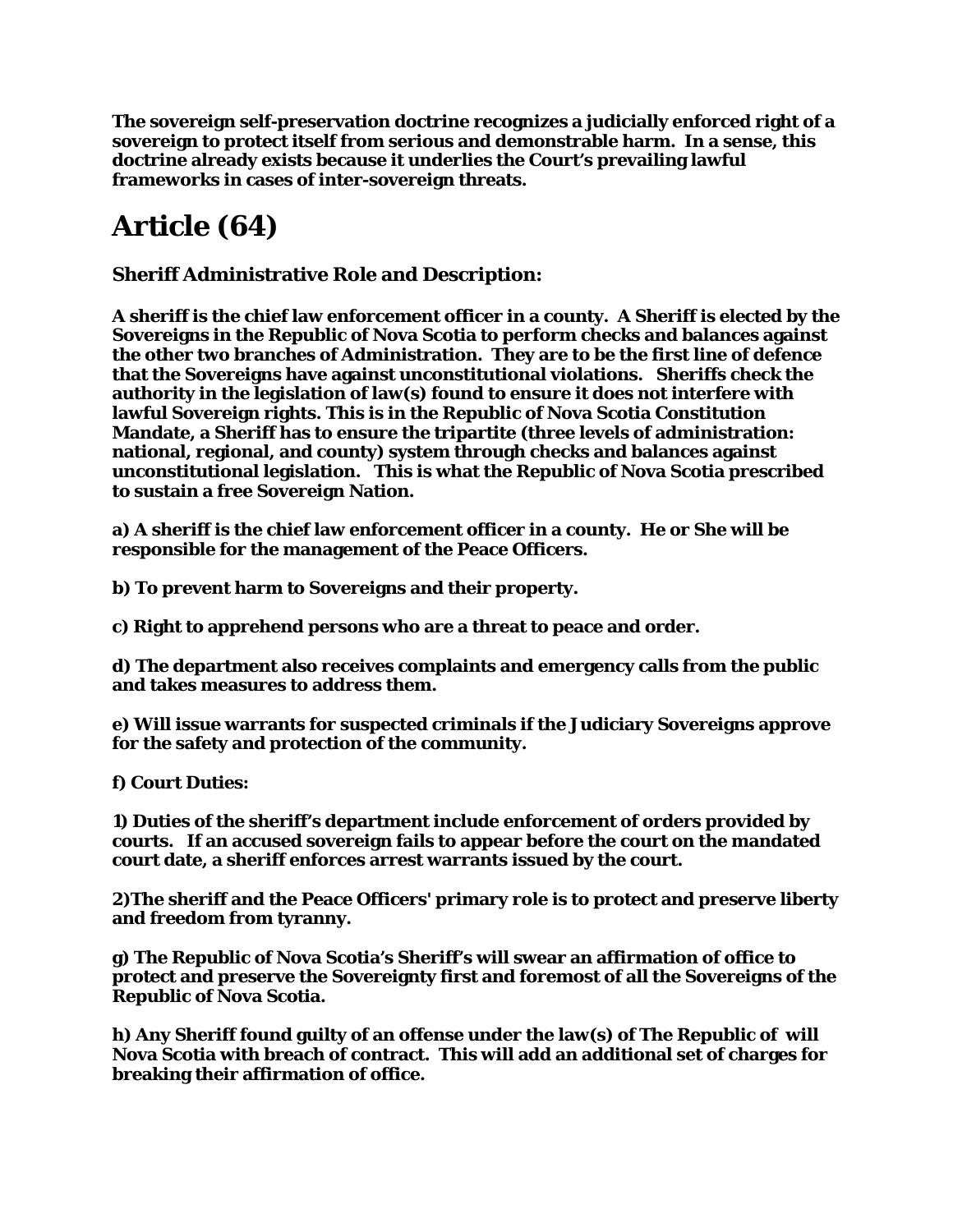#### **(AFFIRMATION OF OFFICE)**

**"I do solemnly promise and declare that I will maintain the Constitution of the Republic of Nova Scotia and uphold its laws and the laws of the land, that I will fulfill my duties faithfully and in accordance with the constitution and the laws, and that my aspirations and capabilities will also be to the service and welfare of the Sovereigns of the Republic of Nova Scotia, as well as to my immediate self and family".**

### **Article (65)**

**Peace Officer(s) of the Republic of Nova Scotia**

**The Republic of Nova Scotia Peace officers will serve and protect the Sovereigns, keep law and order on behalf of the Sovereigns of the Republic of Nova Scotia. The County Administrators will review and scrutinize the Peace Officers and the Sheriffs**

**a) The Republic of Nova Scotia's Peace Officers will swear an affirmation of office to protect and preserve the Sovereignty first and foremost of all The Sovereigns of the Republic of Nova Scotia.**

**(AFFIRMATION OF OFFICE)**

**"I do solemnly promise and declare that I will maintain the Constitution of the Republic of Nova Scotia and uphold its laws and the laws of the land, that I will fulfill my duties faithfully and in accordance with the constitution and the laws, and that my aspirations and capabilities will also be to the service and welfare of the Sovereigns of the Republic of Nova Scotia, as well as to my immediate self and family".**

**b) Any Peace officer found guilty of an offense under the law(s) of the Republic of Nova Scotia will be charged with breach of contract. This will add an additional set of charges for breaking their affirmation of office.**

### **Article (66)**

#### **Institution and Service Buildings**

**The Republic of Nova Scotia will maintain all its current institutions and services that serve the Sovereigns of the Republic of Nova Scotia. The Republic of Nova Scotia will regulate and revise all other relevant institutions that are currently working in the Republic of Nova Scotia.**

**a)**

**b)**

**c) Hospitals**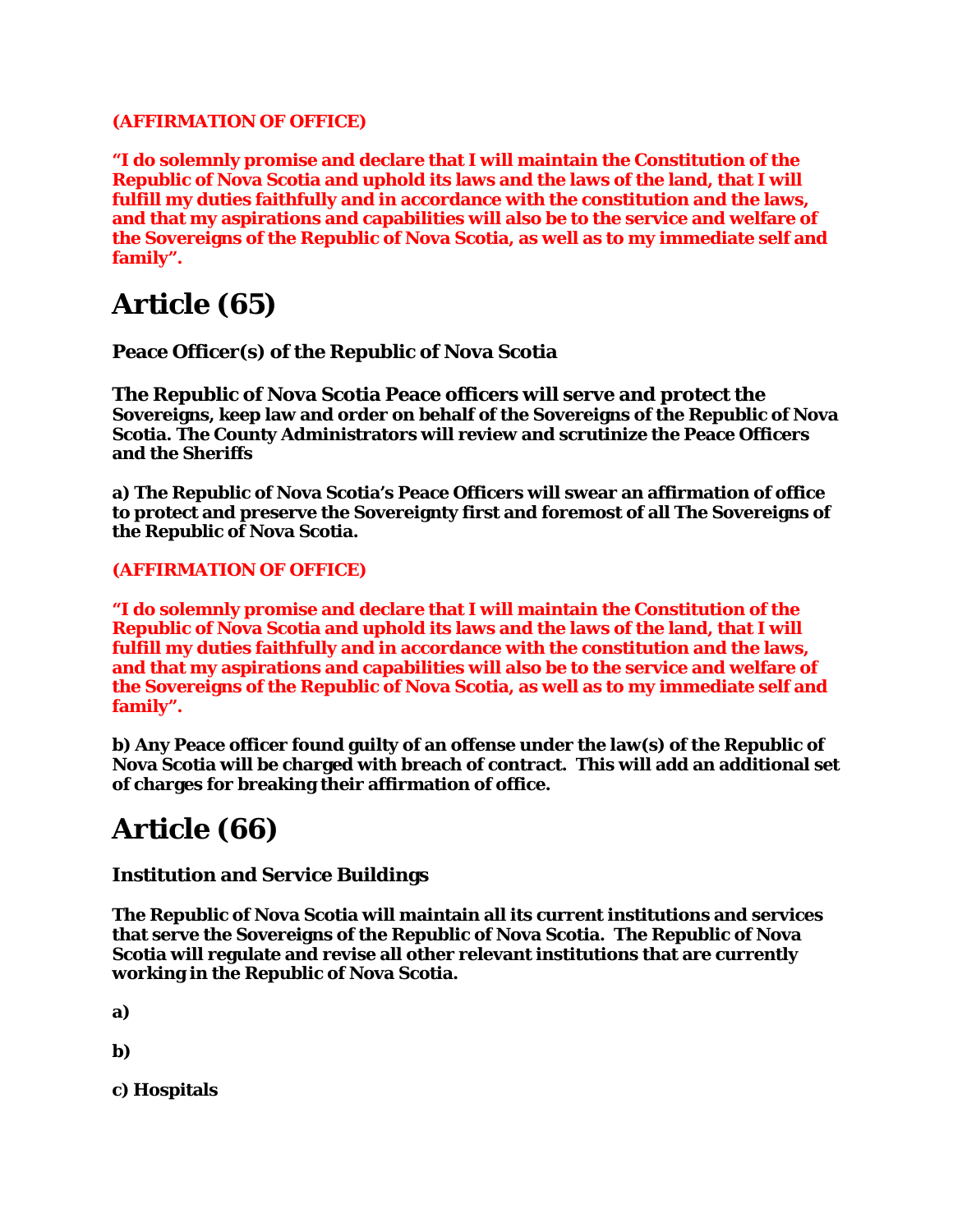**d) Ambulance**

**e) Fire Department**

**f) Penitentiaries**

**g) Military Rehabilitation Centers**

**h) Broadcasting**

**1. Telecommunication**

**2. Internet Service Provider**

**3. Media (refer to media laws)**

**i) Trust Funds**

**I) Art, Film, Music**

**j) Electoral Commission**

**k) Ombudsman**

**1) an official appointed to investigate individuals' complaints against a company or organization, especially a public authority.**

### **Article (67)**

#### **NO INCOME TAXES**

**There will be NO INCOME TAX collected in the Republic of Nova Scotia from the Sovereigns**

**Services** 

**1) All property service fees will be determined and set by the Sovereigns of each community.** 

**2) Each community will implement its own bylaws regarding service fees in their Community, County or Region.** 

**3) All Learning Centers and Health Centers will be paid with service fees collected from Counties and Regions.**

**a) Duties and Tariffs:**

**1) All imported items not made in the Republic of Nova Scotia will be subject to duties and or tariffs.**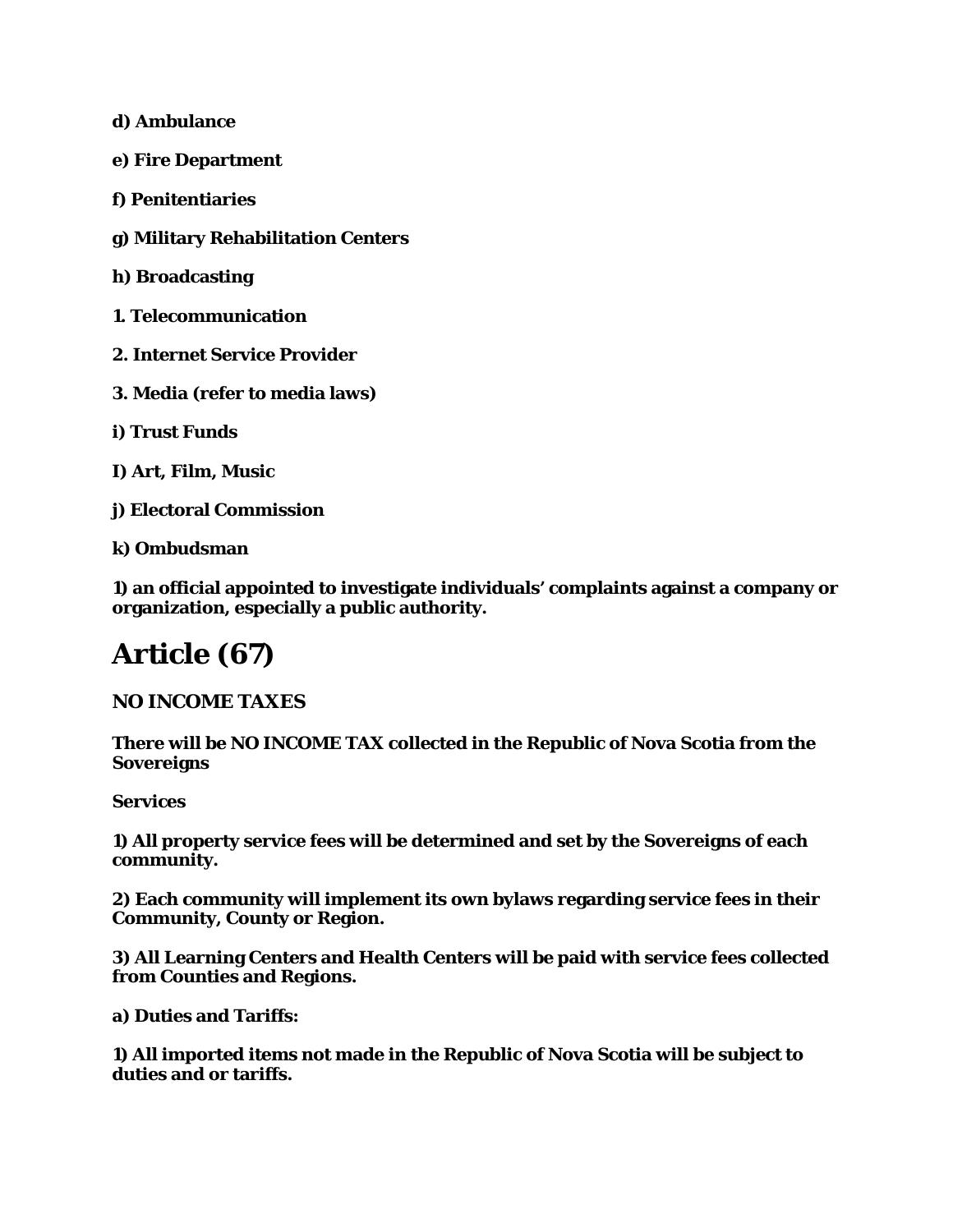# **Article (68)**

#### **Emergency Medical Services – Hospital**

**a) Ambulance**

**b) Water Emergency Services (discuss)**

**c) Stars Services**

# **Article (69)**

**Print Fire Department**

# **Article (70)**

**All Sovereigns are guaranteed liberty for the exercise of freedom of speech, opinion, the press, peaceful assembly and protest. Freedom of choosing by transparent ballot, the right to petition and or criticize the Administration and to obtain detailed information on its policies. Defamation, slander and incitement to hatred laws are all subject to common sense and order.**

# **Article (71)**

**Print Media – Broadcast Media – Social Media and Free Speech**

**a) Every Sovereign will have the right to know the truth about what is going on in their Nation and around the world.**

**b) Controlled media is Prohibited by Law.**

**1) Fake media include any Individual and all that involved in any form from creating to distribution false information will be held to the highest degree under Terrorist Laws.**

**a) Controlled Propaganda, bias and disinformation media outlets will be prosecuted to the full extent of the Law.**

**b) Present main stream media that do not follow the freedom of speech guidelines and the right to know the truth, will be removed from the Republic of Nova Scotia main stream media outlets.**

**c) Social media right now provide a great convenience for terrorists to gather their people and gain their financial support, which causes greater danger to the Sovereigns. The Republic of Nova Scotia will prevent these potential threats by eliminating this kind of social media.**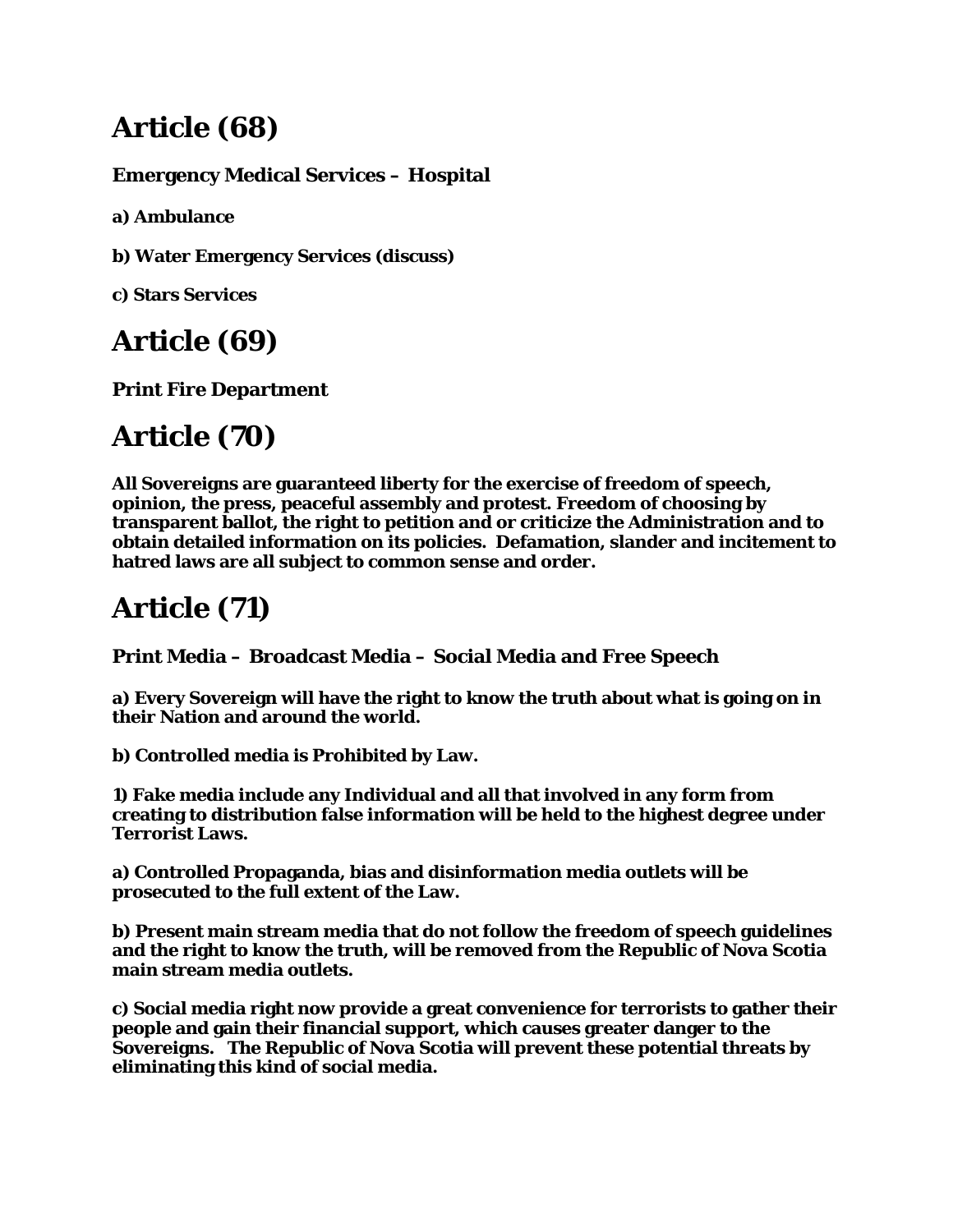**1) Monitoring Committee will be established to monitor social media and will be able to reduce this kind of possibility to a great extent.**

**d) Pivotal Pros and Cons of Media Censorship.**

**1) This is an exploitable way to damage the Sovereigns of a Nation.**

**2) It violates Unalienable Rights.**

**3) Freedom of speech and press is implemented for a reason.**

**4) An excessive amount of media censorship can infringe on the basic rights of the Sovereigns.**

## **Article (72)**

#### **Recreational Sports**

**The Republic of Nova Scotia will have full independence in all sports and other recognized competitions, including all international events.**

**a) Sovereigns will not be under any obligation to finance any events or competitions, these activities will be financed by those involved.**

## **Article (73)**

**Any dealings between private companies and the Republic of Nova Scotia will be for the betterment of the Sovereigns and not for individual gain. No company will be allowed to influence, bribe or lobby any Administration(s) of the Sovereigns of the Republic of Nova Scotia.**

## **Article (74)**

**The Republic of Nova Scotia strictly prohibits any and all groups that have been known to harm sovereigns, any association body, program, scheme or secret society and any of the structures that represent them. This includes public employees, local Authorities, Unitary Authorities, town and village councils or committees, or within any non-administrative, inter-administrative, charity or volunteer organizations. Charity groups or volunteer organizations will be accepted with full disclosure, transparency, and accountability. No Secret societies, ideologies or groups will be tolerated or involved in or with the Republic of Nova Scotia.**

- **a) Illuminati.**
- **b) Freemasons.**
- **c) Order of the Skull and Bones.**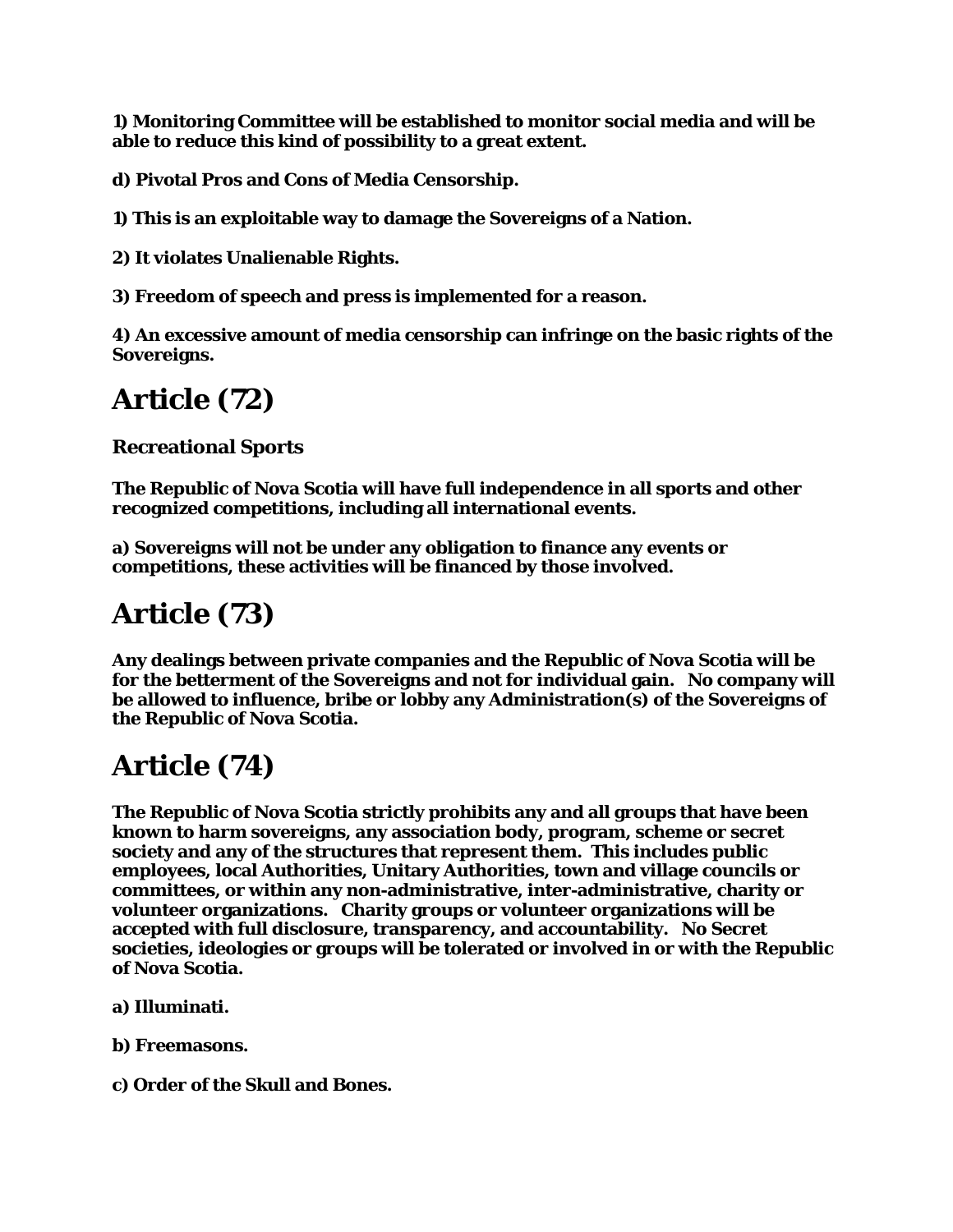**d) Knights of the Golden Circle.**

**e) Order of the Nine-Angels.**

**f) Knights of the Templar.**

**g) Bilderberg Group.**

**h) Muslim Brotherhood.**

**I) Trilateral Group.**

**j) Islam and Sharia Law.**

**k) Unions.**

**l) Any group designated on the list of Foreign Terrorist Organizations.**

**m) Any other group(s) or secret societies that are not mentioned.**

## **Article (75)**

**The Republic of Nova Scotia Law upholds the preservation of life, liberty, and property of the Sovereigns, principles of no harm, no loss, and no fraud. Ensuring Sovereigns are free from injury, damage or theft of their bodies, their rights, and property.**

**a) All forms of discrimination and persecution will be opposed and answerable to the Republic of Nova Scotia law(s) as described in the articles of Unalienable Rights.**

## **Article (76)**

**If in times of war, attack or extreme natural emergencies, the Republic of Nova Scotia will be allowed to do what is reasonable and necessary to protect its Sovereigns and Territory with appropriate and proportional actions. The safety and security of its Sovereigns, its Territory, and Sovereignty will be the underlining concern at all times.**

### **Article (77)**

**The Right of Self-Defence**

**The right of Self Defence is the right for a Sovereign to use reasonable force or defensive force for the purpose of defending ones own life or the lives of others including in certain circumstances the use of deadly force.**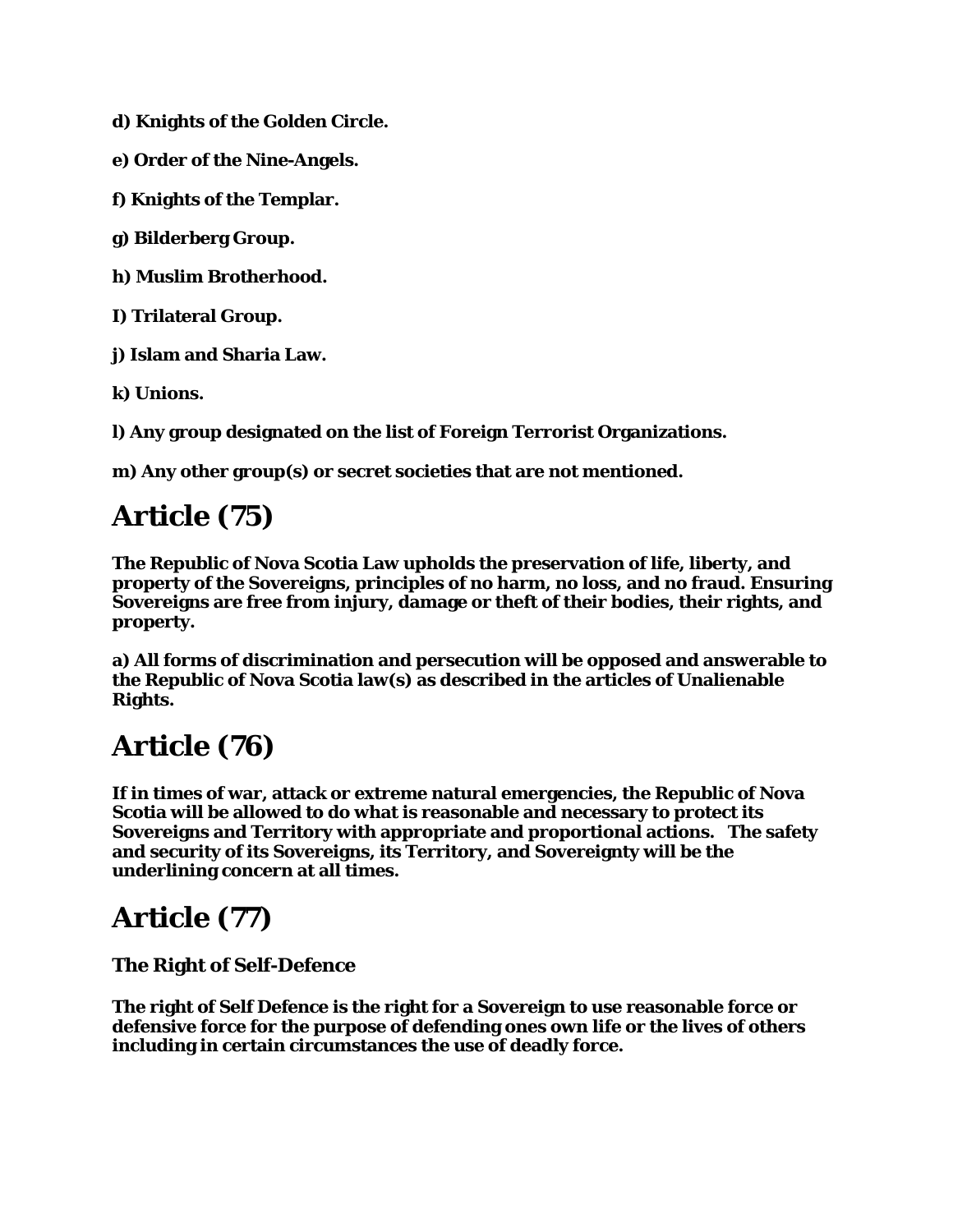**a) In the case where a Sovereign is confronted or startled by an intruder and threatens their family, home property or place of business lethal force will be lawful.**

**1) If a Sovereign is in a panic situation, harm or end the life of another sovereign in self defence, the sovereign will have the right to defend his actions.**

**a) Physical Confrontation.**

**2) If a Sovereign is being held hostage by another sovereign, the sovereign will have the right to use deadly force against the abductor.**

**b) The Sovereigns of the Republic of Nova Scotia have the right to live without fear or harm, from intruders and technology.**

**1) Technology, inventions, and tech communications will not be lawful in the Republic of Nova Scotia if deemed harmful to the Sovereigns.**

**a) Example 5G refers to the fifth generation of mobile technology which is harmful.**

**c) Sovereign parents have full responsibility and authority to raise, teach and discipline their children, so long as it does not bring harm to the children.**

**1) The exploitation of children will be prohibited and enforced by Law in the Republic of Nova Scotia.**

**2) Restrictions will be enforced on Media that attempt to exploit or target children in any way that lessen the boundaries between childhood and adulthood.**

### **Article (78)**

**Nation Immigration Policy of the Republic of Nova Scotia**

**Sovereigns have determined there will be a hold on all immigration during the transition of the Republic of Nova Scotia – up to (5) years.**

**After (5) five years it will then be determined every year**

**The Republic of Nova Scotia Administration will control and manage Immigration. The Republic of Nova Scotia will set strict annual limits and caps on Migration and Immigration so that the resources and economy are not drained.**

**a) New immigrants and the communities get a chance to assimilate effectively and harmoniously.**

**b) An immigration office will be established to control all immigration into the Republic of Nova Scotia, to assist newcomers and to detain and extradite illegal entries.**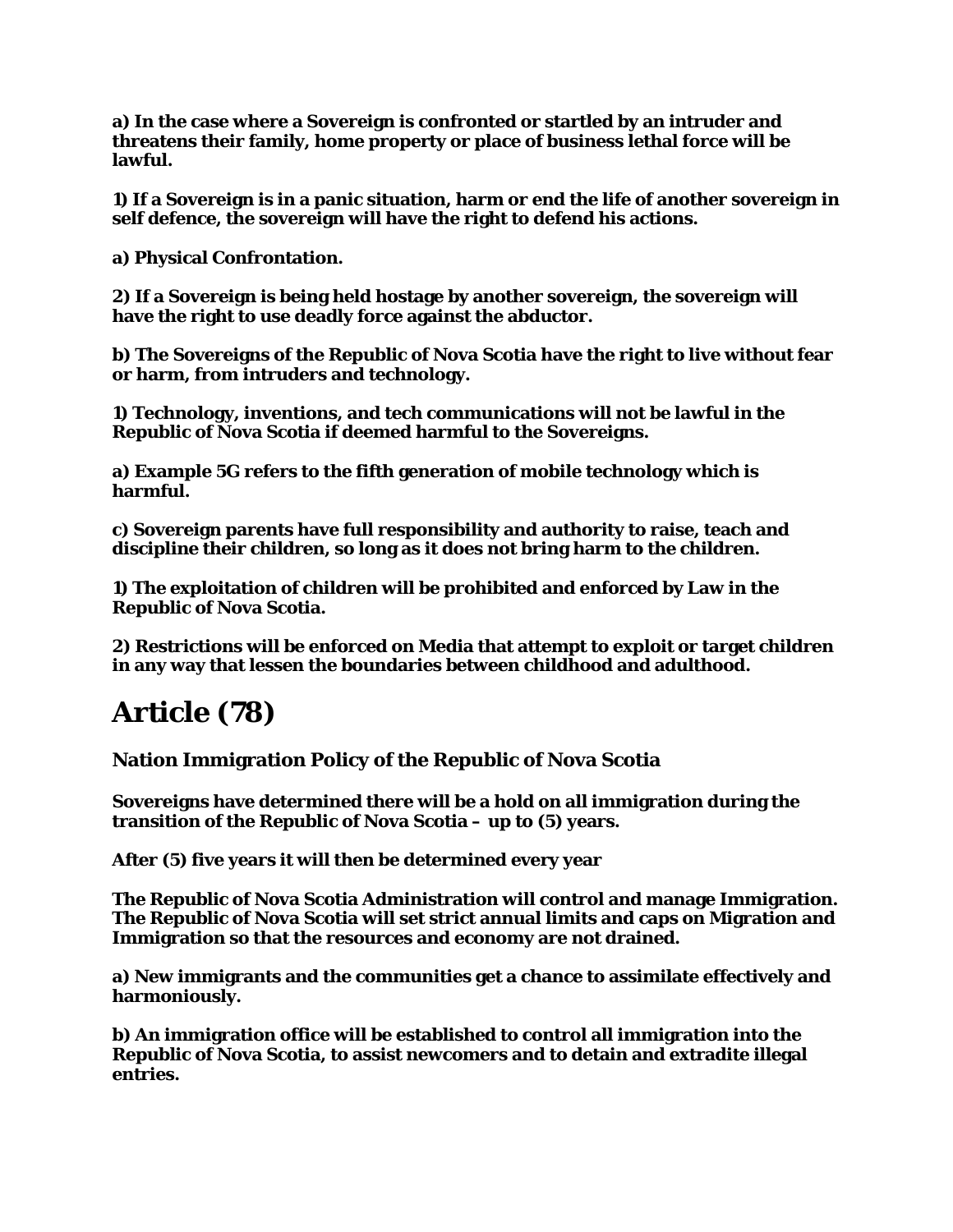## **Article (79)**

#### **Foreign Students**

**Foreign students and postgraduates wanting to study in the Republic of Nova Scotia will need to apply for a student visa before entering the Republic of Nova Scotia.**

**a) Foreign Student visas may be granted for the duration of the student's courses.**

**b) A Foreign student will have to apply for the Republic of Nova Scotia sovereignty after four years if they want to remain in the Republic of Nova Scotia.**

## **Article (80)**

**A foreign Sovereign wanting to marry a Sovereign of the Republic of Nova Scotia will need to apply to become a Sovereign of the Republic of Nova Scotia before their visa expires.**

## **Article (82)**

#### **Marriage Sovereign as Partners in a Personal Relationship**

**Marriage – Sovereign process for a fiancé (e):**

**a) Marriage alone does not grant a person sovereignty in the Republic of Nova Scotia.**

**b) Improper disclosure and inaccuracies can delay or prevent sovereignty.**

**c) Fiancé (e) requires a VISA.**

**1) If your fiancé (e) lives overseas and the wedding will take place in the Republic of Nova Scotia, you'll need to ensure proper visas are in place. A visa is proof of approval for a foreign sovereign to enter the Republic of Nova Scotia.**

**2) The Republic of Nova Scotia and Immigration Services (RNIS) offers the process we've outlined below.**

**a) Proof of the identity of the fiancé(e) (Valid passports).**

**b) The visa for a fiancé(e) to obtain a RNIS -1 visa.**

**c) Complete a Petition for Alien Fiancé (e) form.**

**d) Medical examinations.**

**e) Evidence of your relationship. (photo's, all media communications and joint travel).**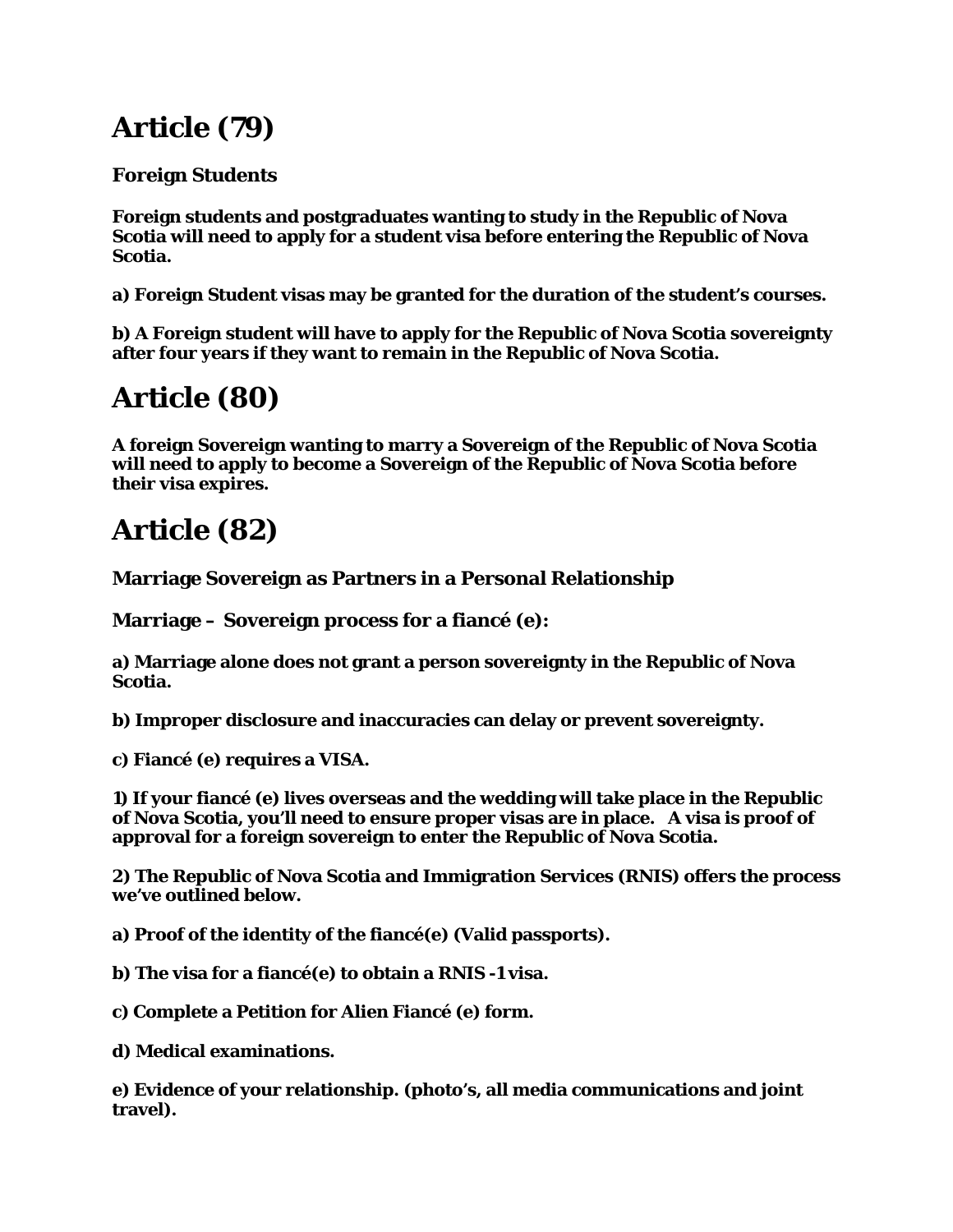**f) Once the visa is approved, your fiancé(e) is able to immigrate to the Republic of Nova Scotia and the two of you have 90 days to marry. If the marriage does not take place within the 90 days allowed by the visa, your fiancé(e) must leave the Republic of Nova Scotia.**

**g) Obtain resident status for your new spouse. Once you are married, you can apply to change the foreign spouse's status to permanent resident status. This permanent resident status is conditional for individuals granted within two years of marriage. The conditional status can be removed after two years of marriage.**

**h) Residency status is valid for five years, the individual must apply for permanent resident status before the passing of five years.**

**I) After the spousal residency requirement of three years has been met and an application has been filed, the naturalization process takes about six months to complete. An interview and sovereignty test are required to complete the process.**

**j) If approved for sovereignty, your spouse will take the Affirmation of Allegiance at a naturalization ceremony. This ceremony is presided over by an Administrative Officer. This final step is required to complete the naturalization process.**

#### **(AFFIRMATION OF OFFICE)**

**"I do solemnly promise and declare that I will maintain the Constitution of the Republic of Nova Scotia and uphold its laws and the laws of the land, that I will fulfill my duties faithfully and in accordance with the Republic of Nova Scotia Constitution and the law, and that my aspirations and capabilities will also be to the service and welfare of the Sovereigns of the Republic of Nova Scotia, as well as to my immediate self and family".**

### **Article (83)**

#### **NATURALIZATION PROCESS:**

**a) Naturalization is the process of a permanent sovereign becoming a full sovereign of the Republic Of Nova Scotia.**

**b) Eligibility requirements to become sovereign, which include that the applicant must:**

**1) Be at least 18 years old.**

**2) Have proper Documentation.**

**3) Having been in good standing in the Republic of Nova Scotia for at least 18 months within the past three consecutive years before applying and residing continuously in the Republic of Nova Scotia.**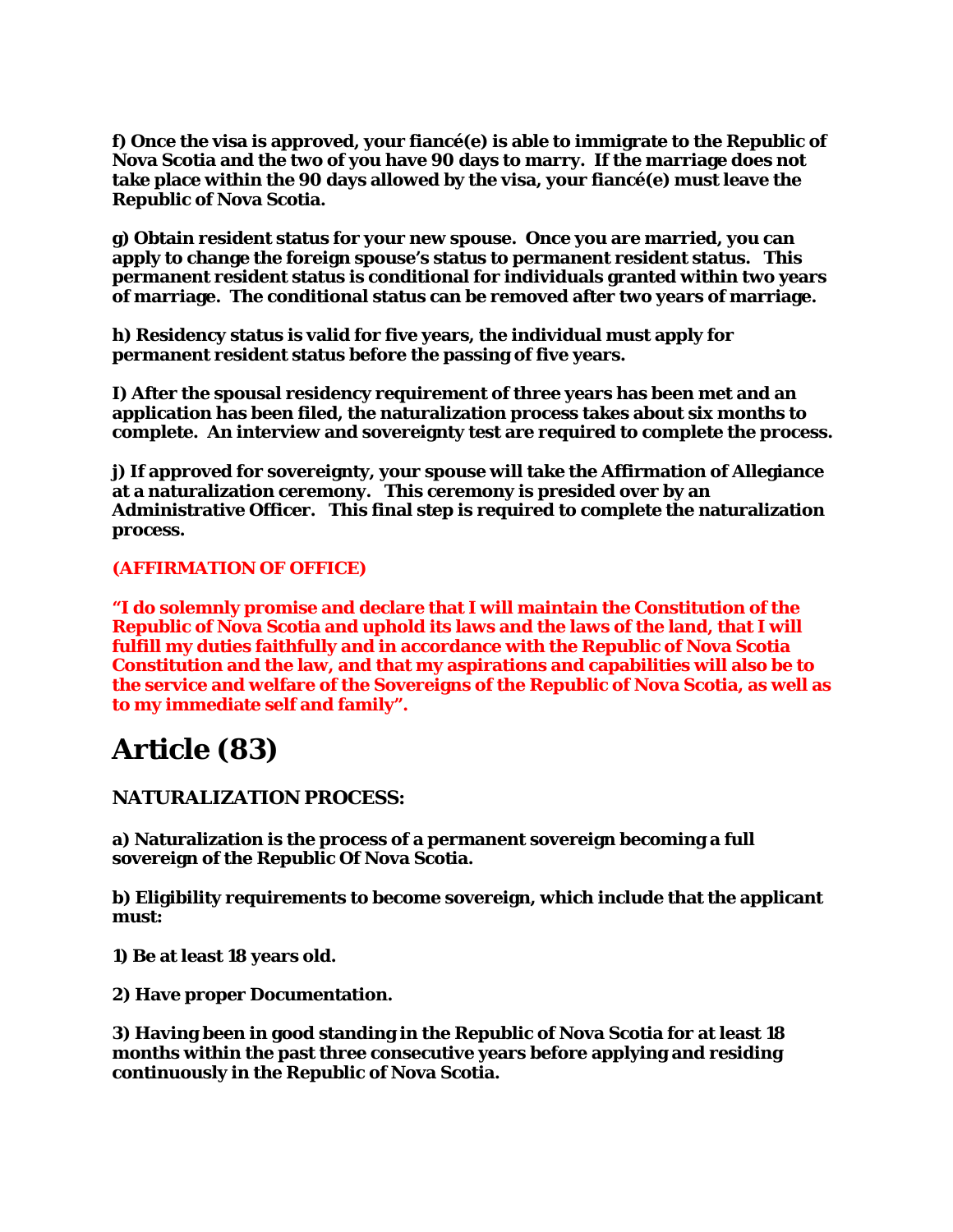**4) Must be able to read, write, speak and comprehend the English language of the Republic of Nova Scotia.**

**5) Must understand civics knowledge of the Republic of Nova Scotia's history, the Republic of Nova Scotia's Constitution and The Authority of the Power of the Sovereigns.**

#### **(AFFIRMATION)**

**"I do solemnly promise and declare that I will maintain the Constitution of the Republic of Nova Scotia and uphold its laws and the laws of the land, that I will fulfill my duties faithfully and in accordance with the Republic of Nova Scotia Constitution and the law, and that my aspirations and capabilities will also be to the service and welfare of the Sovereigns of the Republic of Nova Scotia, as well as to my immediate self and family".**

### **Article (84)**

#### **NEW IMMIGRATION**

**New immigrants will be allowed to apply for Nova Scotia sovereignty based on qualification and skill levels, with a capped amount of immigration set for every year. New Republic of Nova Scotia Sovereignty applications will allow for naturalization after these and all other statutory criteria have been met and complied with.**

### **Article (85)**

**Deportation – Immigration Law - Republic of Nova Scotia Immigration Deportation (RNID)**

**RNID – is responsible for enforcing immigration law. RNID can detain a person for immigration reasons even if they are not detained as a result of the criminal charges. If the person is convicted of a crime, RNID may prepare a report. The report may lead to a deportation order or an "admissibility hearing" before the Immigration Division of the Immigration and Refugee Board (IRB). A Criminal conviction can lead to Deportation.**

**1) Anyone in the Republic of Nova Scotia who is not a Sovereign resident is either a "landed immigrant" or a foreign national.**

**a) A "landed immigrant" is an immigrant or refugee who has been granted the right to live in the Republic of Nova Scotia and their application has been approved within the Immigration Laws of the Republic of Nova Scotia.**

**1) A "landed immigrant". The right to live in the Republic of N is not an absolute right, and any Sovereign "landed immigrant" who is a Permanent Resident can be at risk for being deported if he or she is convicted of a criminal offence.**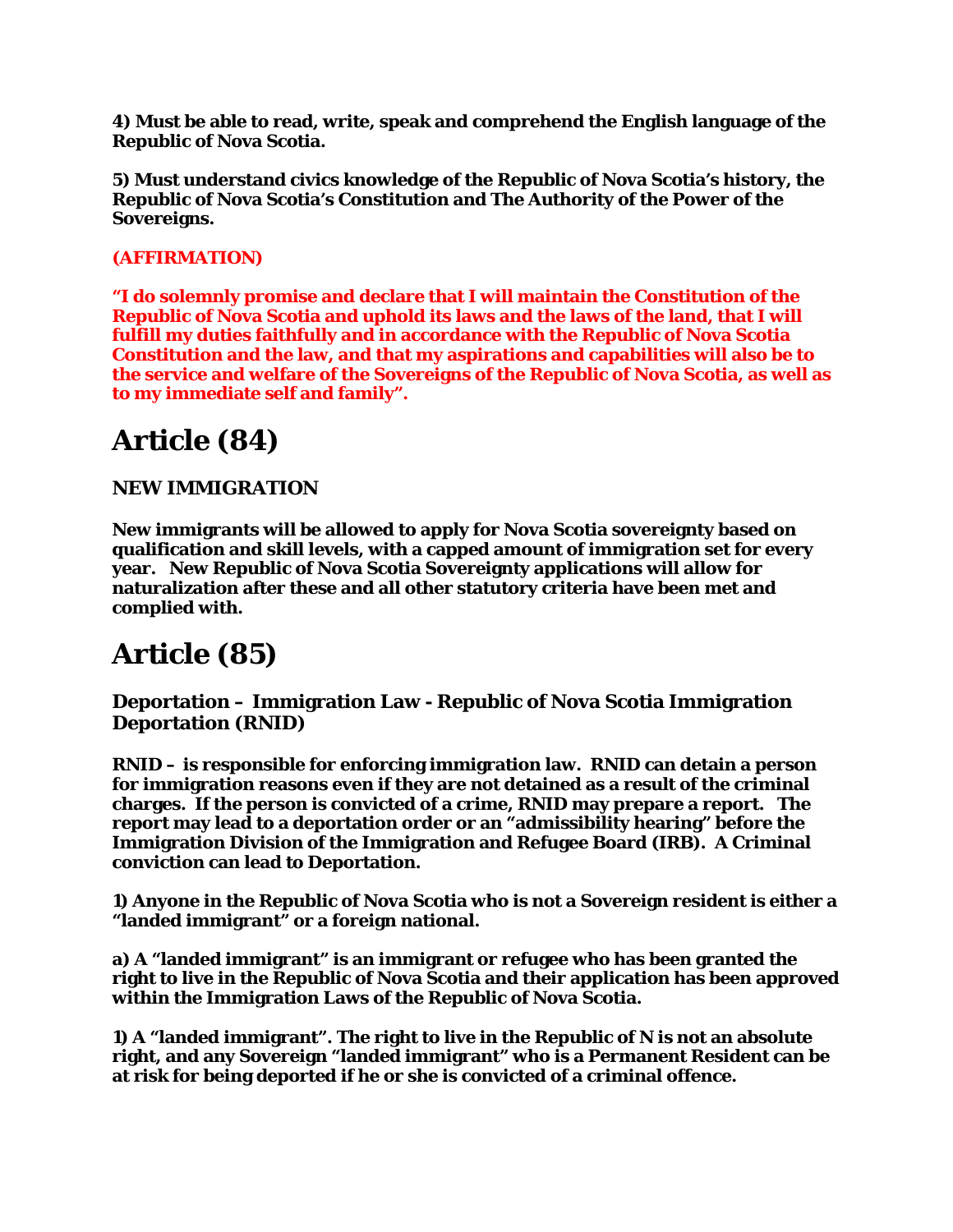**I) The Republic of Nova Scotia immigration system and our laws, exists to serve the interests of the Sovereigns of this nation above all else.**

**b) A landed immigrant can be removed from the Republic of Nova Scotia for a variety of reasons set out in the Immigration and Refugee Protection Act.**

**1) Any crime committed by a Foreign Alien or Sovereign landed immigrant who has relocated or visiting the Republic of Nova Scotia will lose sovereignty and will be extradited at their cost from the Republic of Nova Scotia– NO Negotiation.**

**I) It is a Privilege to be accepted not a Right.**

**2) Serious Crimes of the Republic of Nova Scotia will be resided and decided in the Grand Jury Court System.**

### **Article 86**

#### **Extradition**

**Serious Crimes of the Republic of Nova Scotia will be resided and decided in the Grand Jury Court System.**

**a) 2nd-degree murder, impaired driving, theft, assault with a deadly weapon, kidnapping, vandalism, armed robbery, identity theft, home invasion, (List not completed).**

**b) Pedophilia, child pornography, 1st degree murder, rape, sexual assault, selling drugs to minors, impaired driving causing death, attempted murder.**

### **Article (87)**

**The Republic of Nova Scotia Border Services Agency (RNBSA)**

**When someone who is not a Sovereign of the Republic of Nova Scotia is charged with a crime, the Peace Officer passes this information on to the Republic of Nova Scotia Border Services Agency (RNBSA). RNBSA is responsible for enforcing immigration law. RNBSA can detain a person for immigration reasons even if they are not detained as a result of the criminal charges.**

**a) If the person is convicted of a crime, RMBSA may prepare a report. The report may lead to a deportation order or an "admissibility hearing" before the Immigration Division of the Immigration and Refugee Board (IRB). The hearing can result in a deportation order.**

### **Article (88)**

**Foreign Employment**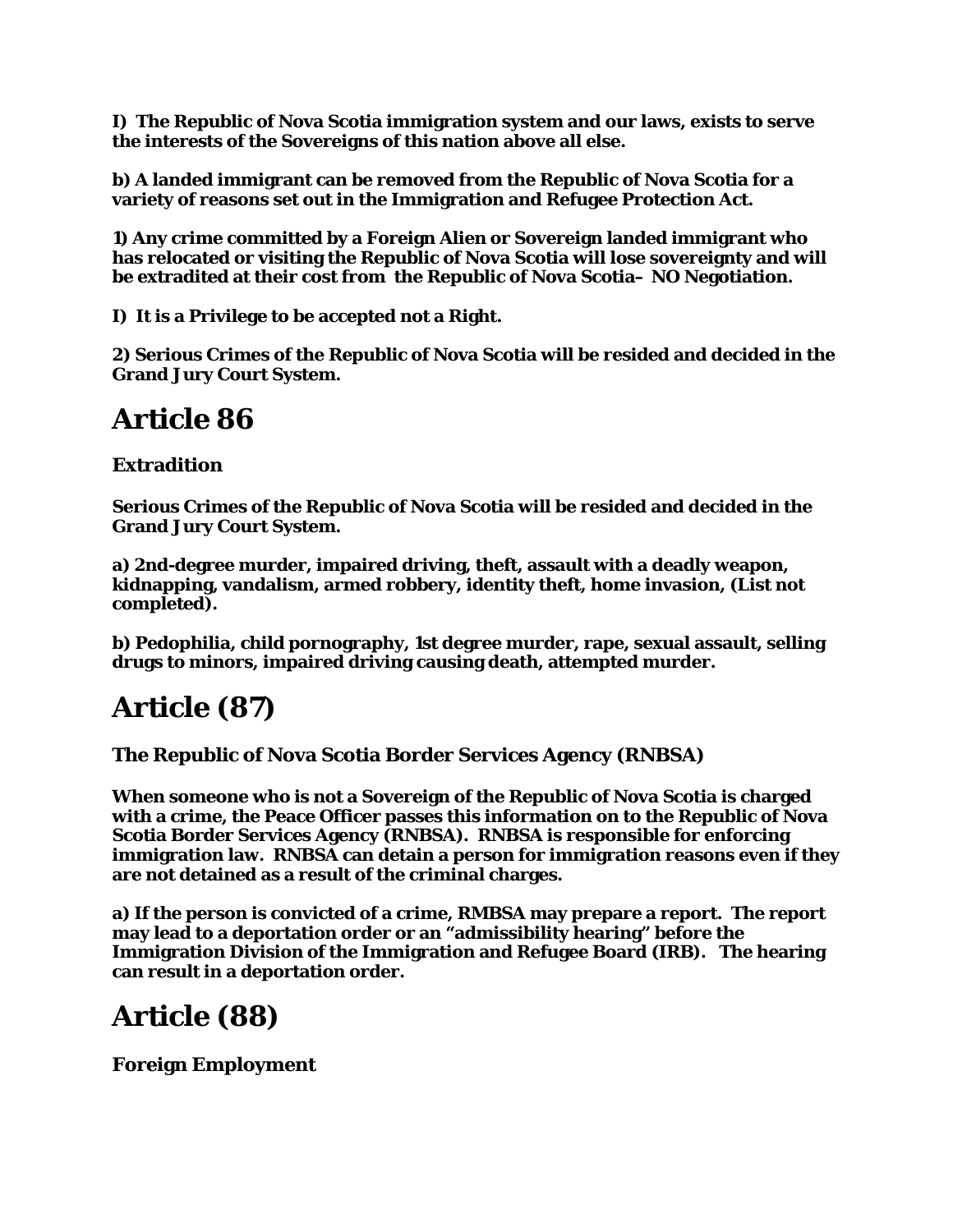**Employment to foreign or alien Sovereigns will only be available if there is NO qualified Sovereign of the Republic of Nova Scotia to fill that position.**

## **Article (89)**

**The following are several types of aliens:**

**a) A legal alien is a foreign national who is permitted by law to be in the host nation.**

**b) An illegal alien is any foreign national inside a nation where he or she has no legal right to be.**

**c) An enemy alien is a foreign national of a nation that is at war with the Republic of Nova Scotia.**

## **Article (90)**

**Permit to Work in the Republic of Nova Scotia**

**Sovereigns who are not from the Republic of Nova Scotia will be allowed to work in the Republic of Nova Scotia provided that they have a six-month work visa and will need to apply for an extension to their six-month work visa if they wish to stay employed longer. A work visa is only available for a maximum of four years, after which they need to BE A REPUBLIC OF NOVA SCOTIA SOVEREIGN in order to remain in the Republic of Nova Scotia. (Foreign laws may change some of these arrangements if membership or any other agreement occurs).**

# **Article (91)**

**New immigrant sovereigns who wish to apply for full Sovereignty in the Republic of Nova Scotia will follow these guidelines. Applicants who have already been living in the Republic of Nova Scotia with a work visa (with a maximum of eight months allowed away from the Republic of Nova Scotia within this period), must have already applied for sovereignty to the Republic of Nova Scotia prior to the four years being reached.** 

**Being of good character, being legal and lawful in all ways, and passing the Republic of Nova Scotia Sovereignty test.**

**Signing and reciting the following Affirmation to the Republic of Nova Scotia Court.**

#### **(AFFIRMATION)**

**"I do solemnly promise and declare that I will maintain the Constitution of the Republic of Nova Scotia and uphold its laws and the laws of the land, that I will fulfill my duties faithfully and in accordance with the constitution and the laws, and that my aspirations and capabilities will also be to the service and welfare of**